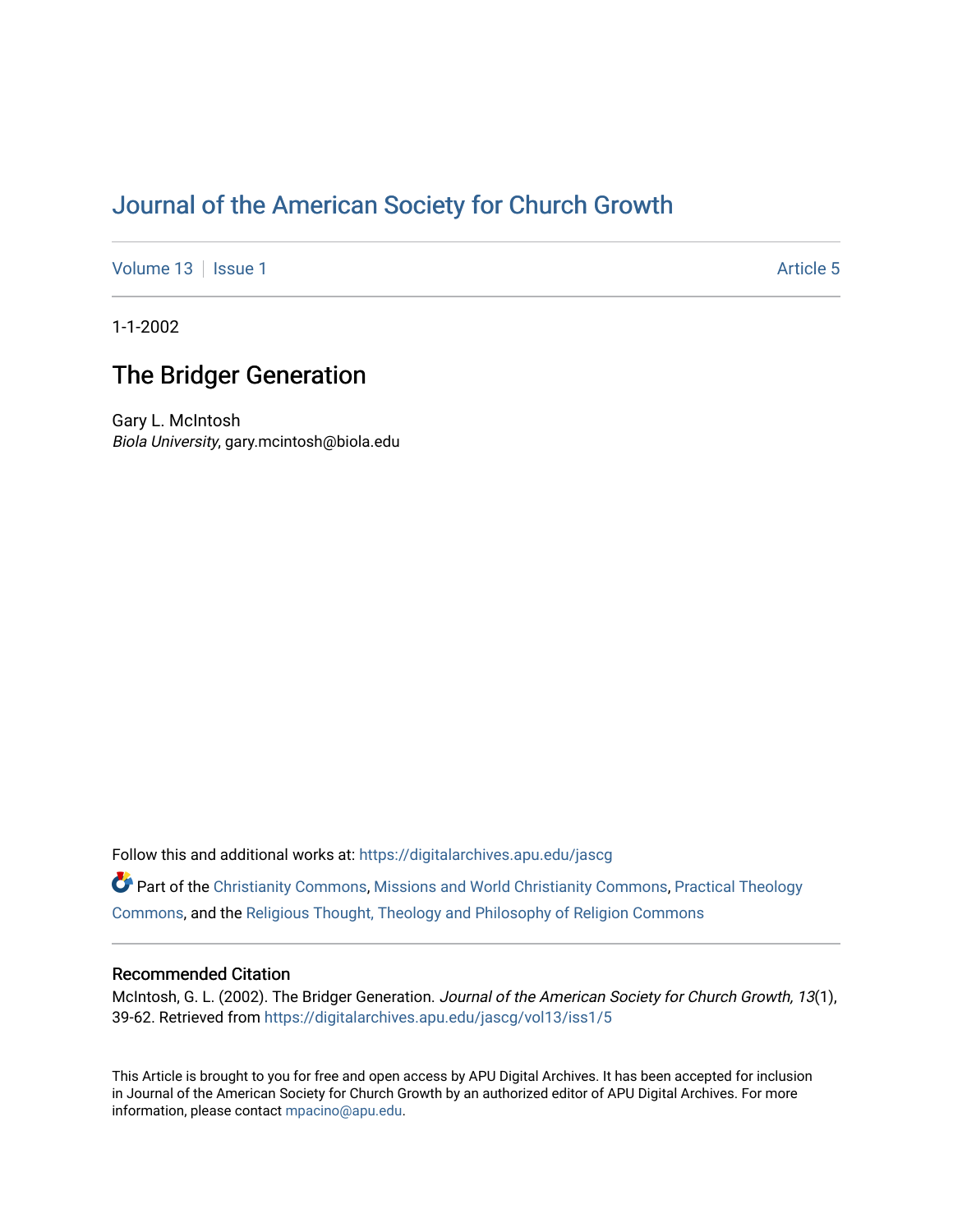#### **Gary L. McIntosh**

Move over, Boomers and Busters. There is a new generation waiting in the wings, a generation that is technically skilled, community-minded, and open to change to a greater extent than any previous ones.

Business leaders dub them *Generation E*, as in future entrepreneurs. Others call them the *Ritalin Generation* due to the fact that 2.5 million Bridgers took (or continue to take) the drug for ADD (Attention Deficit Disorder). In fact the use of Ritalin doubled during the decade of the 1990s as the oldest of this new generation grew up. A descriptive name is *Mosaics* that points out the fact that they are a heterogeneous generation of views, tastes, beliefs, and ethnicity. *NetGen* points out that they are the first generation to grow up with the technology of the Internet. *Smorgasbord Generation* refers to the full schedule of choices and activities that compete for this generation*'*s time. Whether it is soccer, computer classes, ballet lessons or a host of other opportunities, this generation has a Smorgasbord of choices. Since many of them are the children of the Boomers, the name *Echo Boomerang* expresses their relationship to the first baby boom. One of the most popular names is *Generation Y* which is the logical extension beyond the older Generation X. Another popular name is *Millennials*, a name that highlights their movement into the twenty-first century.

For our purposes, the name *Bridgers* will be used to describe them as the generation that is coming of age in the transition from the twentieth to the twenty-first century, literally they are the *bridge* to the next century.<sup>1</sup>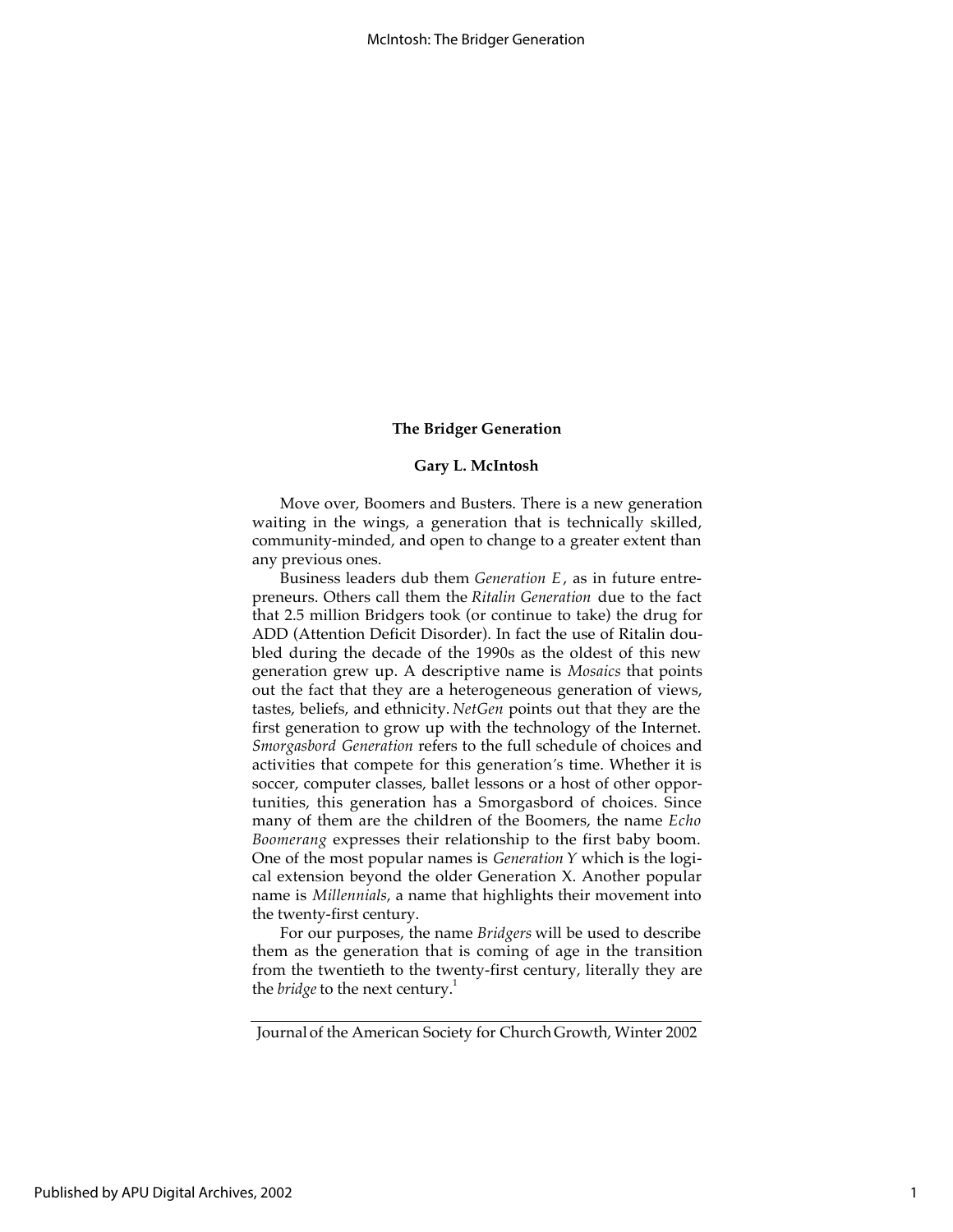The Bridgers, of course, are the children and/or grandchildren of the Boomers. Many are also children of the older Busters. Born between 1984 and 2002, they represent a nineteen-year generation that will take us well into the twenty-first century. By the time the final count on the entire Bridger generation is made, it is likely to equal 74,623,000 people or about 25 percent of the U.S. population.<sup>2</sup>

Like the generations before them, they cannot be described as a single unit, but are represented by at least two subgroups: the GenYs and Millennials.

## *Generation Y*

The first portion of the Bridger Generation was born between 1984 and 1993. Today, they are eleven to eighteen years old and represent 39,262,000 people. They are comfortable with diversity and wonder if absolute truth exists.

## *Millennials*

The Millennials were born from 1994 through the end of 2002. Currently they are between the ages of one and ten years old and it is estimated there will be 35,362,000 persons in the Millennial cohort. They are one of the most supervised generations to come along in some time and take for granted living in a point, click, view, interactive world.

Bridgers remain too young for many of their generation to have made major impacts on society. Most of them are influenced by members of the Buster generation. Britney Spears, JLo (Jennifer Lopez), Dr. Dre, NSYNC, Puff Daddy, the Back Street Boys, and Christine Aguilera are musical influences. Haley Joel Osment, who starred in two highly rated movies, is one member of this generation who has begun to make a mark, as is Leslie Carter. Bridgers who are interested in sports often look to golfer Tiger Woods as a model, while basketball players talk of Shaquille O*'*Neal and Kobe Bryant. Ben Affleck and Graham Ledger are well liked in cinema.

## *Formative Experiences*

Generations cannot be understood apart from the events or milieu that forms their character. Life-shaping events are easier to define after a generation has grown older. Tracing a characteristic back to a probable cause seems more accurate than attempt-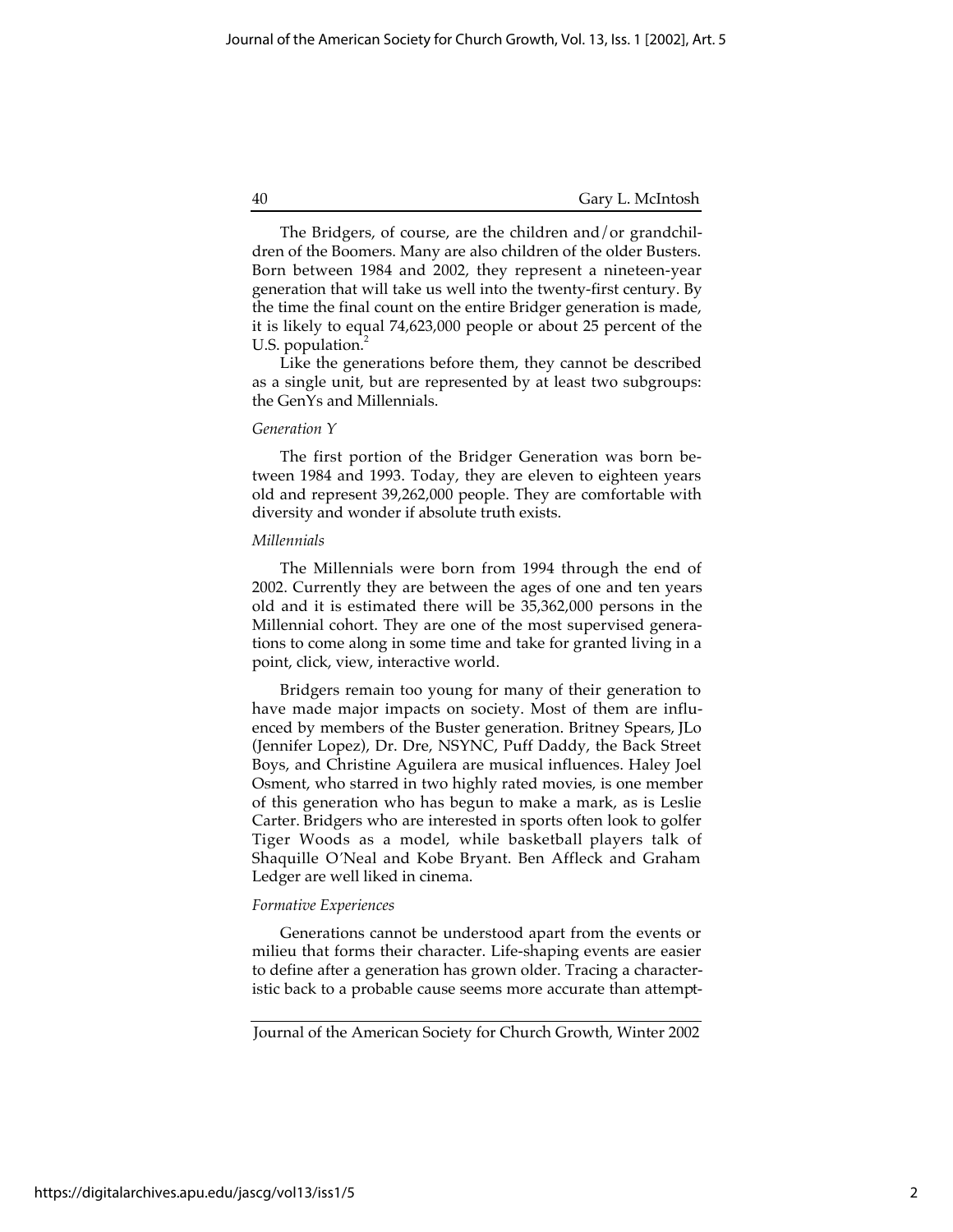| The Bridger Generation |  |
|------------------------|--|
|                        |  |

ing to predict the future. But, from today*'*s vantage point, the following appear to have impacted the Bridger Generation.

## *Post Modern Era*

The beginning date of the postmodern era is difficult to nail down. While the roots of postmodernism were seeded as far back as Kierkegaard and Neitsche, the fruit became visible in the 1980s and 1990s.

The modern world was based on the premise that observation and experimentation could discover knowledge. Logical, linear thinking was the rule. Using the scientific method of thesis, analysis, and research, truth could be found and known. Once the truth was discovered, it could be used to create cures for diseases, or explain the supernatural, or solve human problems. Thus, the modern world was a world of hope and progress.

The postmodern world no longer accepts truth at face value. According to postmodern thinking acts and knowledge should be called into question. Globalization has led to the notion that there are multiple or correct truths to any question. The shift in worldviews looks to new styles of processing information. For example,

*Holistic thinking*: a comprehensive framework of categories that are interlinked.

*Chunking*: processing clusters of information by sticking them into a large, a pre-existing framework.

*Divergent thinking*: working under the notion that a problem may have multiple *"*correct*"* or acceptable answers.

*Multitasking*: performing several thinking/activity tasks simultaneously.

*Complexification*: recognizing that solutions to problems tend to be multifaceted, with interactive layers of factors.

*Paradoxicalism*: accepting that two apparently contradictory things can/do co-exist.

*Intuition*: trusting *"*gut-level feelings*"* and conclusions, even if there is no traditionally logical explanation to how you arrive at the conclusion.<sup>3</sup>

Thus, the postmodern world is one where value is placed on diversity, justice, and tolerance of multiple points of view. Truth is found by giving serious consideration to inclusive, interactive, complex systems of thought.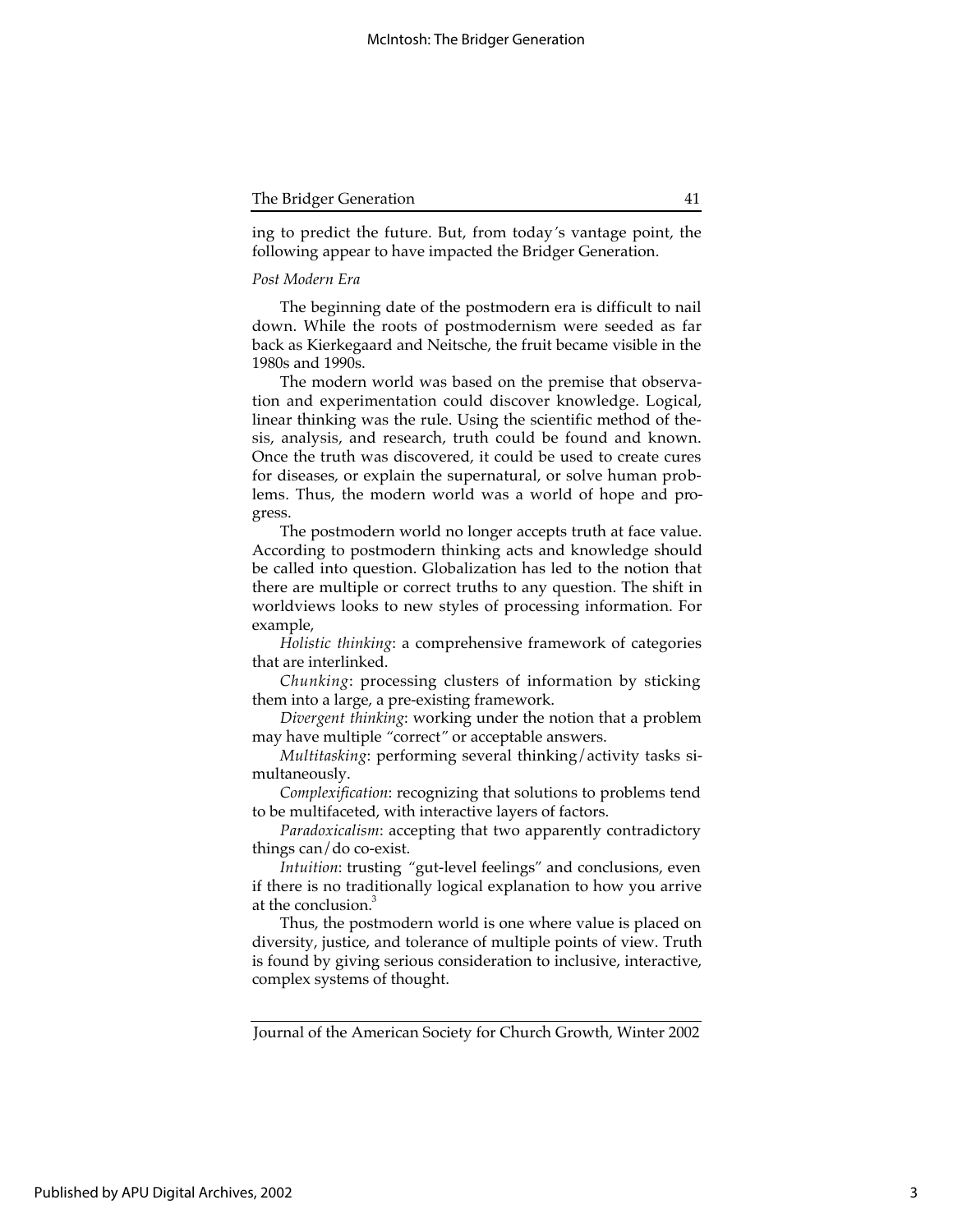## *Technology/Internet*

Between 1946 and 1960 the number of computers in the United States grew from one to ten thousand, and from 1960 to 1980 to ten million. By the year 2000 there were approximately eighty million computers in the United States alone. Computer cost-effectiveness rose 100 million-fold from 1958 to 1997, i.e., computers were 100,000 times more powerful and 1,000 fold less costly. Frank Feather, global business futurist and author of *future consumer.com*, writes, *"*Today, a brand new PC is switched on for the first time in human history every second, 24 hours a day non-stop around the world.*"*<sup>4</sup>

To most of us it may seem like the Internet has been with us forever, but in fact it has only been the last four years that terms like *"*dot-com*"* and *"*URL*"* have become mainstream. The Internet is growing at a faster rate than any previous communications medium. For example, it took radio 38 years and television 13 years from their inception to reach 50 million users in North America. It has taken the Internet only five years to reach 50 million users. It is suggested that at this rate of growth 64 percent of North American households will be on line by 2005, 79 percent by 2010! As of May 2000 it was estimated that 11 million domain names were registered for the Internet with 15,000 new names registered each day. By 2003, approximately 140 million domain names will have been registered. More cell phones are sold every year than computers. By 2003 there will be over one billion cell phones with half of them connected to the Internet.

## *Variety of Music*

In the past music solidified teens by offering a common perception of life during their formative years. Music both separates and unites today*'*s teenagers. As we enter the twenty-first century, musical taste is extremely fragmented. Loyalty is divided between such styles as *"*hip hop,*" "*rap,*" "*alternative,*" "*metal,*" "*techno,*" "*house,*" "*pink,*" "*reggae,*" "*R&B,*" "*country,*" "*classic rock,*"* or *"*swing.*"*

This variety goes beyond the music to include the language, fashion, activities, friends, and attitudes corresponding to their taste in music. A major influence is MTV. By offering 24 hour programming, MTV believes they *"*own the youth of America.*"*

https://digitalarchives.apu.edu/jascg/vol13/iss1/5

Journal of the American Society for Church Growth, Winter 2002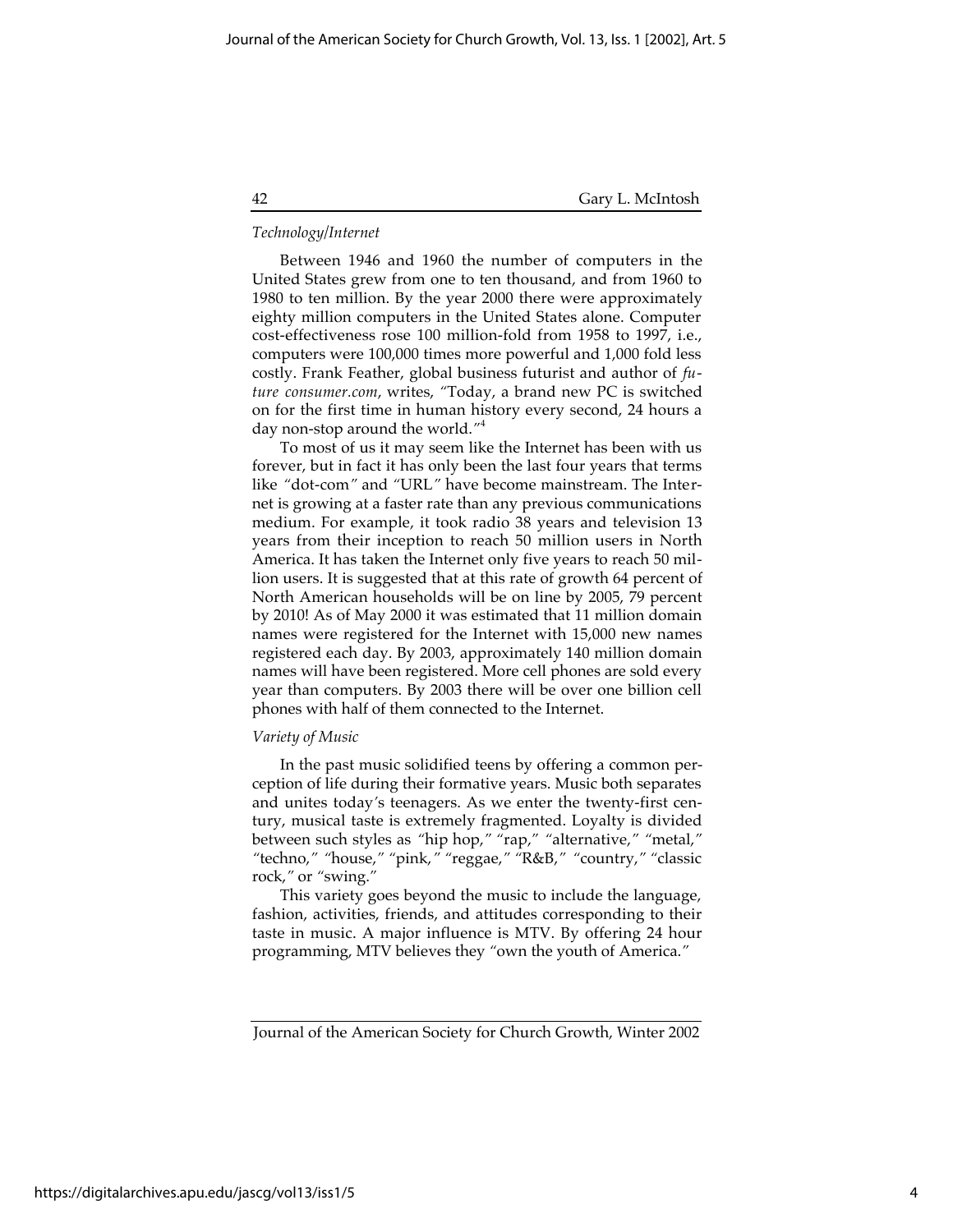| The Bridger Generation |  |
|------------------------|--|
|                        |  |

#### *Diversity*

The population of the United States grew by more people in the last decade than any other ten-year period in U.S. history. Swelling by 32.7 million people, the recent population growth was fueled in part by waves of new immigrants and a steady birth rate that outpaced deaths.

As a result, the newest generation of Americans is more racially and ethnically diverse than previous ones. Minorities make up a larger proportion of Bridgers than among former generations. Thirty-four percent of Bridgers are minorities compared to twenty-seven percent of the total population, according to the Census Bureau in 2000. When compared to other generations, diversity breaks down as follows.

| <b>Builders</b> | 82.2% white    | $17.8\%$ minority |
|-----------------|----------------|-------------------|
| Boomers         | 74.9% white    | $25.1\%$ minority |
| <b>Busters</b>  | $68.5\%$ white | 31.5% minority    |
| <b>Bridgers</b> | $66.8\%$ white | 35.2% minority    |

## *Columbine*

On the morning of April 20, 1999 Columbine High School located in Littleton, Colorado was the scene of a mass shooting attack by students Eric Harris and Dylan Klebold. What has become known as the worst U.S. school shooting in U.S. history took place at an otherwise normal high school campus. Students throughout the United States watched in horror at news coverage of the event creating a feeling similar to the assassinations affect on the Boomers. While some students felt the Columbine High shootings were over publicized by the media, many students began to feel unsafe at school. Others hardened in their belief that they have the right to protect themselves, leading to more students giving consideration to carrying guns to school.

## *Longer Lifespan*

In 1900 the median age was about 23 years. In 2000 the median age had risen to about 35. The proportion of people over 65 has tripled since 1900 from 4.1 percent to 12.7 percent. According to U.S. Census projections, sometime around 2050 people over-50 years old will be the majority of adults in the United States. An older population may mean a world that is less competitive;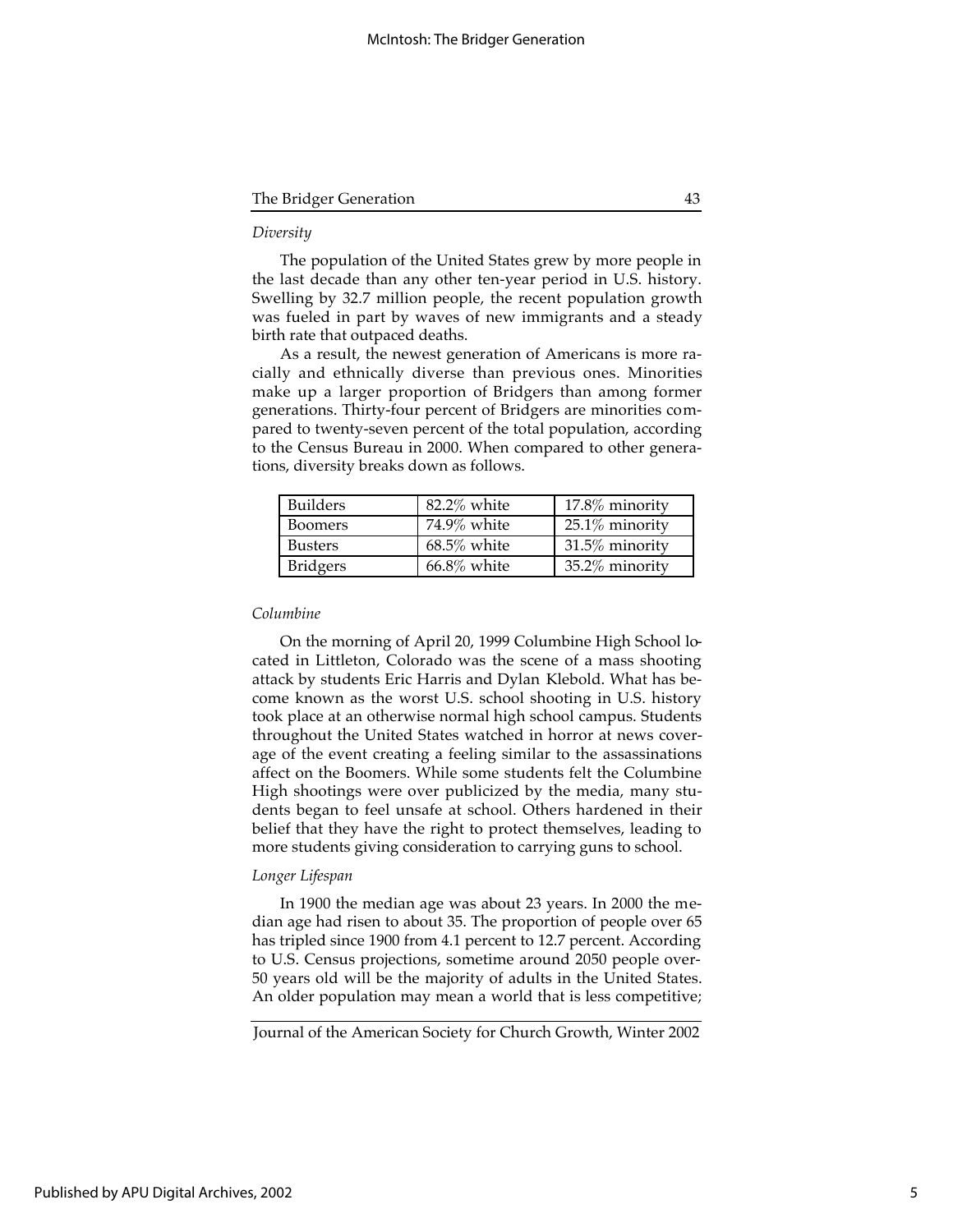less isolated, less harsh, less materialistic, and less gullible.

More importantly, however, is the increasing scale of our lives. For instance, a 20-year-old in 1900 would have had only about 25 years to build a career, rear a family, and come to terms with death. A 20-year-old person in today*'*s world can expect to have 50 years ahead in which to do the same. Our youngest generation is likely to stay healthier and work longer than earlier generations. Plenty of time to enjoy life and make a difference in their world.

## *Speed is King*

Businesses must move from an idea to the marketplace with projects in less than four months time. The reason? That is the estimated time of survival in the fast paced world of the Web. The mantra of the twenty-first century is *"*Run fast, but don*'*t miss a step.*"*

Thomas Middelhoff, Chairman, Bertelsmann AG, writes, *"*We have nothing less than industrial revolution. That makes it necessary to change how we see and run our business. That means Speed is King.*"* 5 In the do-or-die deadline world of the Internet rule breakers are honored, and creativity is respected. Writes Neil Weintraut of 21st Century Internet Venture Partners, *"*If you have an idea, you have to act on it now. With the Internet, an idea has no time to evolve. It has to happen now.*"*<sup>6</sup>

## *Customized Lifestyles*

The American Dream used to revolve around personal home ownership, a life-long job, and a secure family. As we move in the twenty-first century, this cookie-cutter vision of life is changing to reflect a customized or individual way of looking at life. No standardized American dream exists. Each individual is customizing a personal dream tailored to their interests.

For example, days are carefully organized (customized) for younger people around school, play dates, ballet lessons, horseback riding, and an assortment of other time consuming activities.

Another form of customization is seen in advertisers using a magazine-catalog hybrid, or *"*magalog,*"* to reach the new generation. This generation seemingly is bored just looking at standard catalog pictures. So, in an effort to hold their attention, magalogs combine stories with usually product information. Magalogs offer everything from music reviews to advice on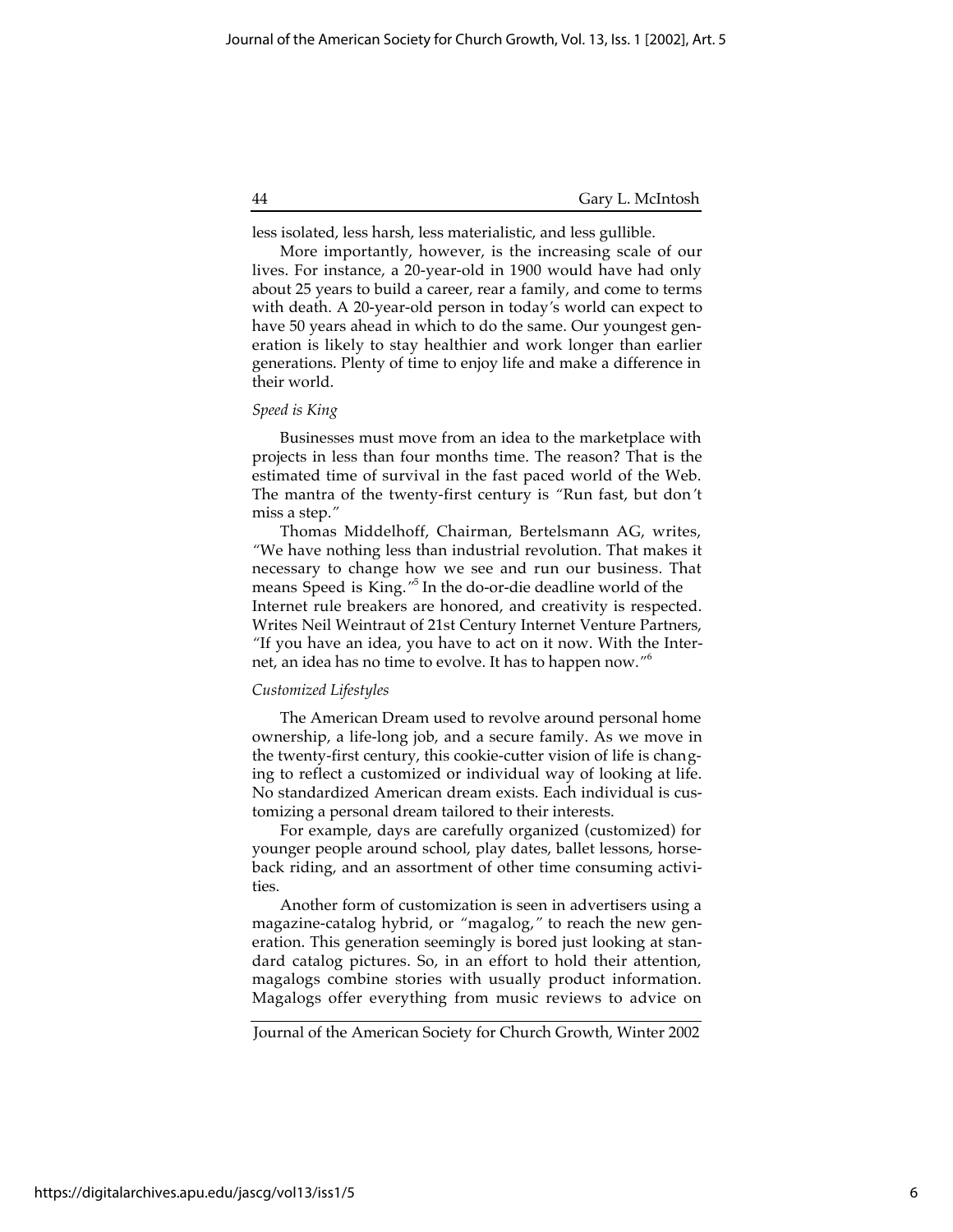travel to tips on making CD-ROM movies.

Customization is reaching all areas of life, even fashion. The fashion industry has to reinvent itself nearly every six months to keep up with the latest expectations of the new generation.

## *Characteristics*

The Bridger Generation is still young, of course, so it is difficult to make a final determination of what will ultimately characterize them. The formative years for the younger half will continue into the 2000s. A Bridger generational mystique does appear to be developing, one that will mature, to be sure, but one that can be identified at least in its initial phases.

#### *Entrepreneurial*

It is impossible to track all the baby sitters and lawn cutters, but experts note that today*'*s youngest generation seems more inclined to go into business than past generations. Dr. Marilyn Kourilsky, a Boomer and vice president of the Center for Entrepreneurial Leadership in Kansas City, writes, *"*A Peace Corps mentality also comes with that entrepreneurial spirit. They feel obligated to give back to the community. I find that different from my generation. I call them generation E.*"*<sup>7</sup>

Part of this may be due to the fact that parents are giving more power to the Bridgers. As of 1999, 70 percent of mothers worked outside the home compared to only 20 percent in the 1950s. This has caused the United States to move from a patriarchy to a matriarchy to a filiarchy, where a great deal of power is given to kids.

Boomers remember struggling with their parents in what became known as a generation gap. In an effort to keep bridges built between them, they displayed a strong desire to be friends with their children rather than an authority figure. This gave more power to their children. Parents see their children as much more advanced than when they were the same age, leading them to give more authority to their children.

Another thing driving the entrepreneurial spirit is the fear that the job market is not open to them. Bridgers feel that many of the advantages the economy offered to previous generations have slipped over to the global economy, and jobs that future Americans will be qualified to hold have gone overseas.

Journal of the American Society for Church Growth, Winter 2002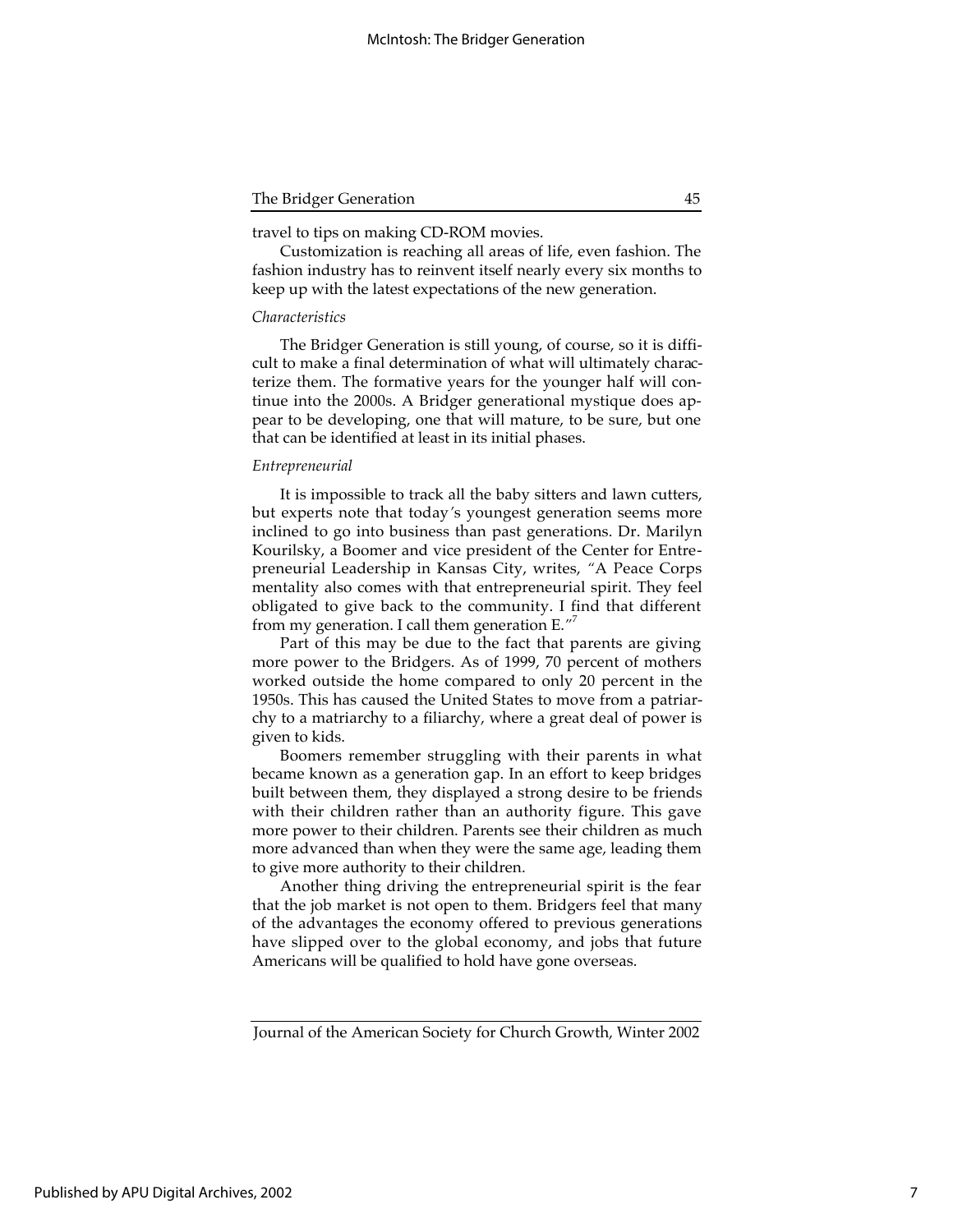## *Technologically Savvy*

Being a Bridger means you need e-mail (which means you need a computer, preferably your own), and a cell phone. Some may still use a pager, but that is so old (read Buster or GenXer). About 36 percent of Bridgers say they regularly use a home computer and 63 percent say they would rather go on-line than watch television.

Bridgers have adopted the Internet for numerous activities—96% for sending and receiving e-mail. According to Forrester Research in 2000 the top online activities for Bridgers were:

| Send or receive e-mail       | 96%    |
|------------------------------|--------|
| Instant message              | 69%    |
| Download software            | 63%    |
| Play online games            | 59%    |
| Download music               | 54%    |
| Read news                    | 52%    |
| Listen to music/radio online | 49%    |
| Search for jobs              | 42%    |
| Research products            | 41%    |
| Purchase products            | $40\%$ |

## *Neotraditional*

*"*One of the macro-trends we*'*re seeing is neotraditionalism,*"* says Kristy Doig, vice president of Youth Intelligence, a trendforecasting group based in New York City. Bridgers". . . are fed up with the superficialities of life. They have not had a lot of stability in their lives. It*'*s a backlash, a return to tradition and ritual. And that includes marriage, It*'*s all about finding *'*the right one*'*—as opposed to sleeping around.*"*<sup>9</sup>

The new traditionalism leads Bridgers to hold romantic views of love and marriage and making home life a priority. Though they want to find a life partner and stick with them, they are more tolerant than their grandparents. Cross-cultural and interracial unions are not taboo, but in fashion. Bridgers may like tradition, but they are not traditional.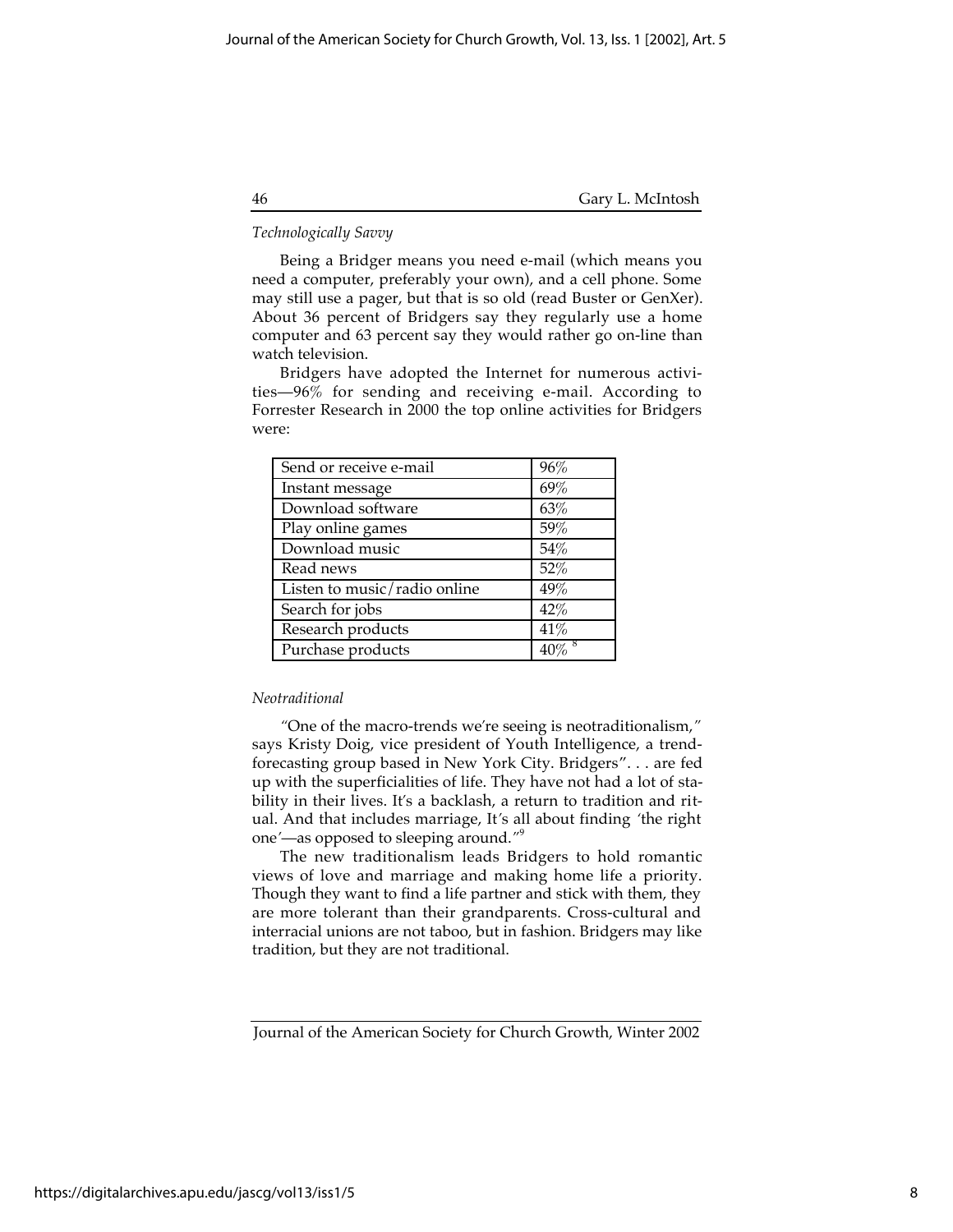| The Bridger Generation |  |  |
|------------------------|--|--|
|------------------------|--|--|

## *Super Fragmented*

In contrast to the Boomers, who are a homogeneous generation, Bridgers are extremely heterogeneous. Their superfragmentation is observable in their magazines and music.

Magazines fighting for the attention of this generation are adapting by offering numerous sub-categories of magazines. For years young girls read *Seventeen*, *Teen*, and *YM*. Now new entries include *Jump*, *CosmoGIRL!*, and *Latingirl* that cater to various subgroups. Young men continue to read *Sports Illustrated*, but e magazines like *GamePro* and *Nintendo Power* target different segments of the generation. Still other subcategories include *Transworld Skateboarding* and *Warp* for snowboarders and skateboarders.

As noted previously, the styles of music that attract the attention of Bridgers, is highly segmented. Styles like *"*hip hop,*" "*rap,*" "*alternative,*" "*metal,*" "*techno,*" "*house,*" "*pink,*" "*reggae,*" "*R&B,*" "*country,*" "*classic rock,*"* or *"*swing*"* divide loyalties so much that no standard style bonds the generation together.

## *Sophisticated*

The youngest of the Bridgers, those under twelve-years-old, are growing up faster than even the Buster generation. Not long ago, they preferred playing with Barbie dolls, climbing trees, or reading about Cinderella. Now many favor surfing the Web, watching teenage movies, or shopping at the mall. Bruce Stein, Mattel Inc.*'*s president acknowledges, *"*We*'*re losing them sooner. They*'*re in sensory overload . . . There are so many things competing for their interest.*"*<sup>10</sup>

They are being looked at as maturer. For example, since 1994, Liberty Financial Companies Inc. has been pitching mutual funds to children under twelve-years-old.

What seems to be driving this newfound sophistication is dual-career parents who are practicing a new style of parenting. The new type of parenting is to give children more choices about everything. And, when young children are given power, they begin to act like adolescents.

## *Interactive*

Bridgers think, organize, and process ideas differently. They interact with everything around them and appear to have short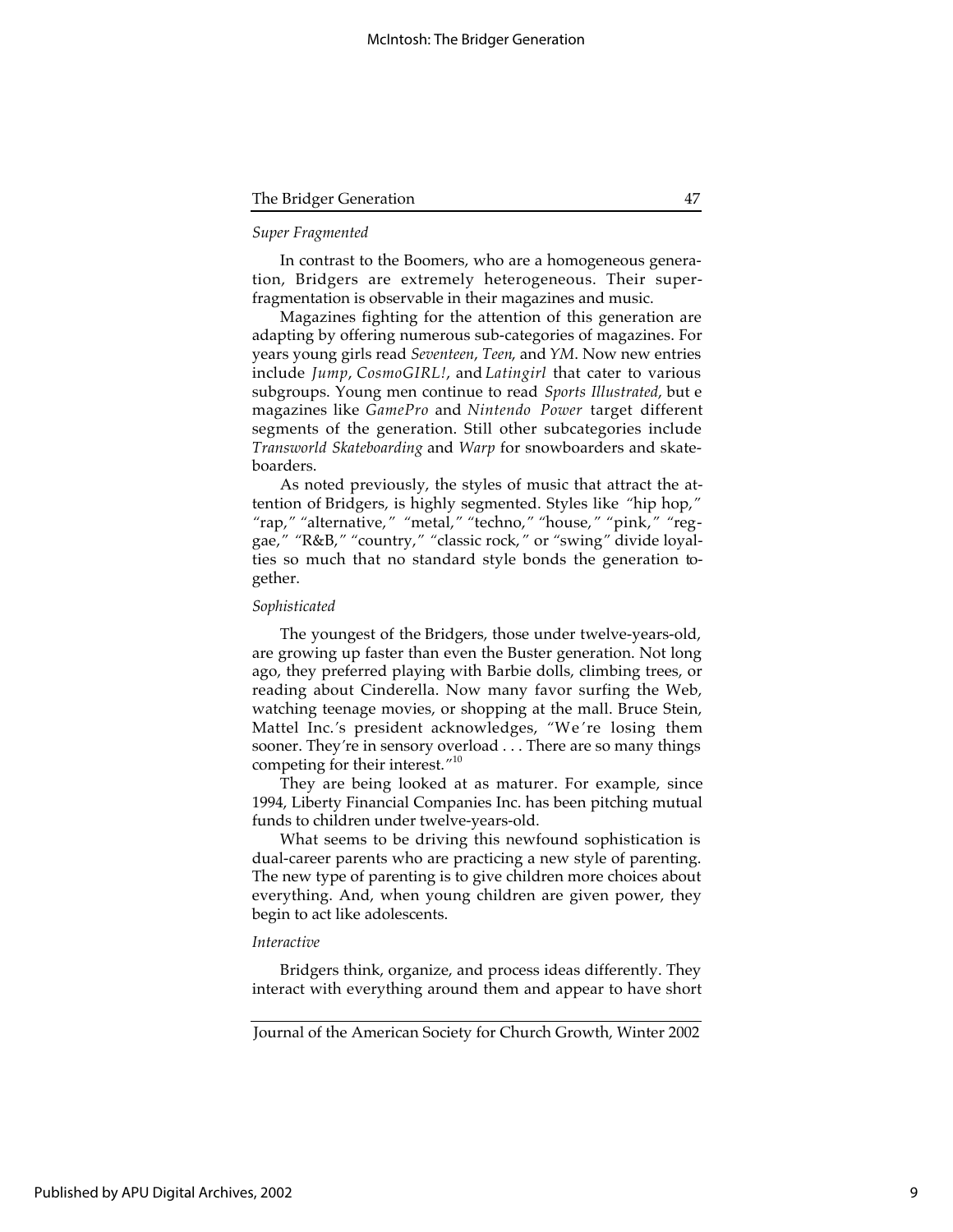attention spans as they click from one bit of information to another.

Bridgers use the Internet for communication, research (projects in schools now require research on the Internet), they use instant messaging, and chat rooms. Bridgers watch MTV on their computers and chat with six or seven friends on the Internet at the same time. Parents realize that Bridgers need lots of technical stuff they never did and feel like they are cutting their children off socially if they do not provide technical gadgets.

Bridgers believe the Internet should be free and that no charges should apply to anything that is shared over the Internet. They perceive the recent court decisions that require Knapster to charge as unfair.

## *Demanding*

The sequencing of Millennial*'*s schedules creates quick boredom, as well as a loss of creativity, leadership skills, people skills, and conflict management skills. They demand to have their time filled with activities.

Those used to high-speed Internet access at college or work, find it difficult to work from home on dial-up modems that are sooooooo slow. Students who normally talk to friends online, leave their computers on all night to receive messages from friends, and download music and movies, find it nearly impossible to use modems that are 100 times slower. A new generation gap—a technology gap—is developing between Bridgers and the generation before them. Their desire for faster access to the Internet carries over into other aspects of life where they demand service and quick response to their needs.

#### *Diverse and Tolerant*

Bridgers are the most diverse generation in United States history. More than one-third are minorities, whereas only onefourth of Boomers are; and only one-fifth of Builders are. Overall, 85 percent of the Builders are non-Hispanic white. Among Boomers, 75 percent are non-Hispanic white. The Busters are about 60 percent non-Hispanic white.

Bridgers do not want to hurt others. The large amount of diversity has led them to respect other people and their points of view. They believe it is important to be sensitive to other people*'*s feelings. Therefore, they will listen to what another person believes without challenging them. It may be right for you, and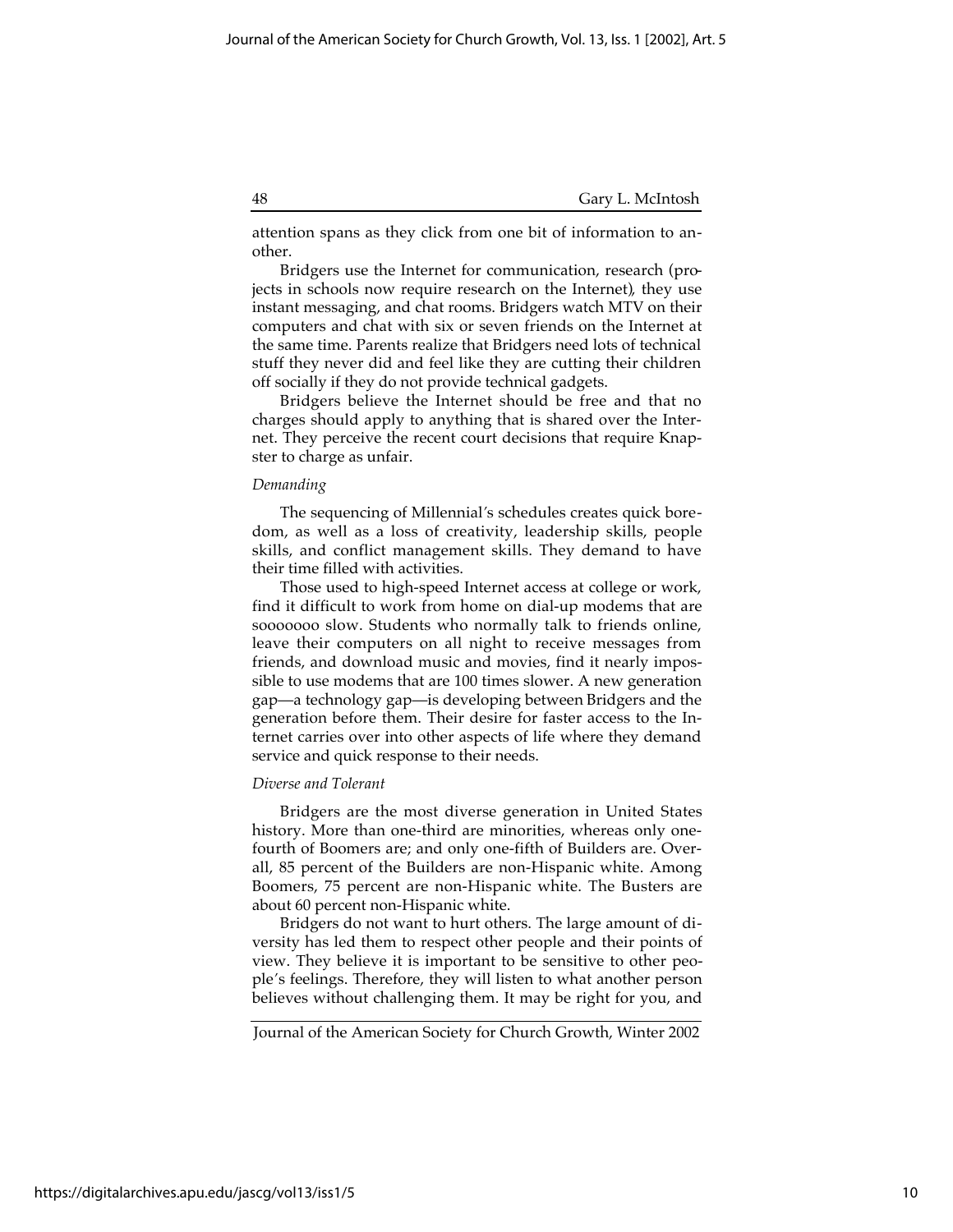that is cool, but it may not be right for me, which is also cool.

## *Connectedness Crazy*

In the twenty-first century, the phrase *"*we*'*re all connected*"* is not just a part of a telephone jingle. The urge to connect is particularly evident among those who embrace technology.

Increasingly, Bridgers are turning to the Web for a sense of community, as well as for general information. They are heavy communicators with access to the Internet, cell phones, and Palm Pilots.

Approximately 5.6 million people used the Web in 1994, but that number has risen to at least 50 million in 2001. In 1997 the typical Internet user was a 33 year-old, affluent, and welleducated male. Among all Internet users . . .

5% were Builders 42% were Boomers 44% were Busters 9% were Bridgers.

While Bridgers do not make up the largest number of Internet users, their usage is growing. As they age and are able afford computers on their own, it is predicted that they will overtake the other generations in their usage of the Internet. They have no fear of technology and pick it up quickly. They find it a rich source for new friends, support in time of need, and a source for practical information.

They are gadget-oriented with 35 percent of those 12 to 19 years old in 2000 owning their own cell phone projected to be 68 percent by 2005. They use the cell phone as *"*land line displacement.*"* Older generations see the phone as a place, but Bridgers think of a phone as a person.

## *Group Reliant*

 When Boomers were children, friends would ask each other, *"*What does your dad do for a living?*"* When the older cohort of the Bridgers was growing up, friends asked, *"*Does your dad live with you?*"* The peer group has always weighed heavily in the decisions of younger people. But, as the question asked among this generation suggests, many Bridgers lacked a nuclear family.

 They only trust those who hang with them 24/7. It is not that they do not trust people over 30, but that they only trust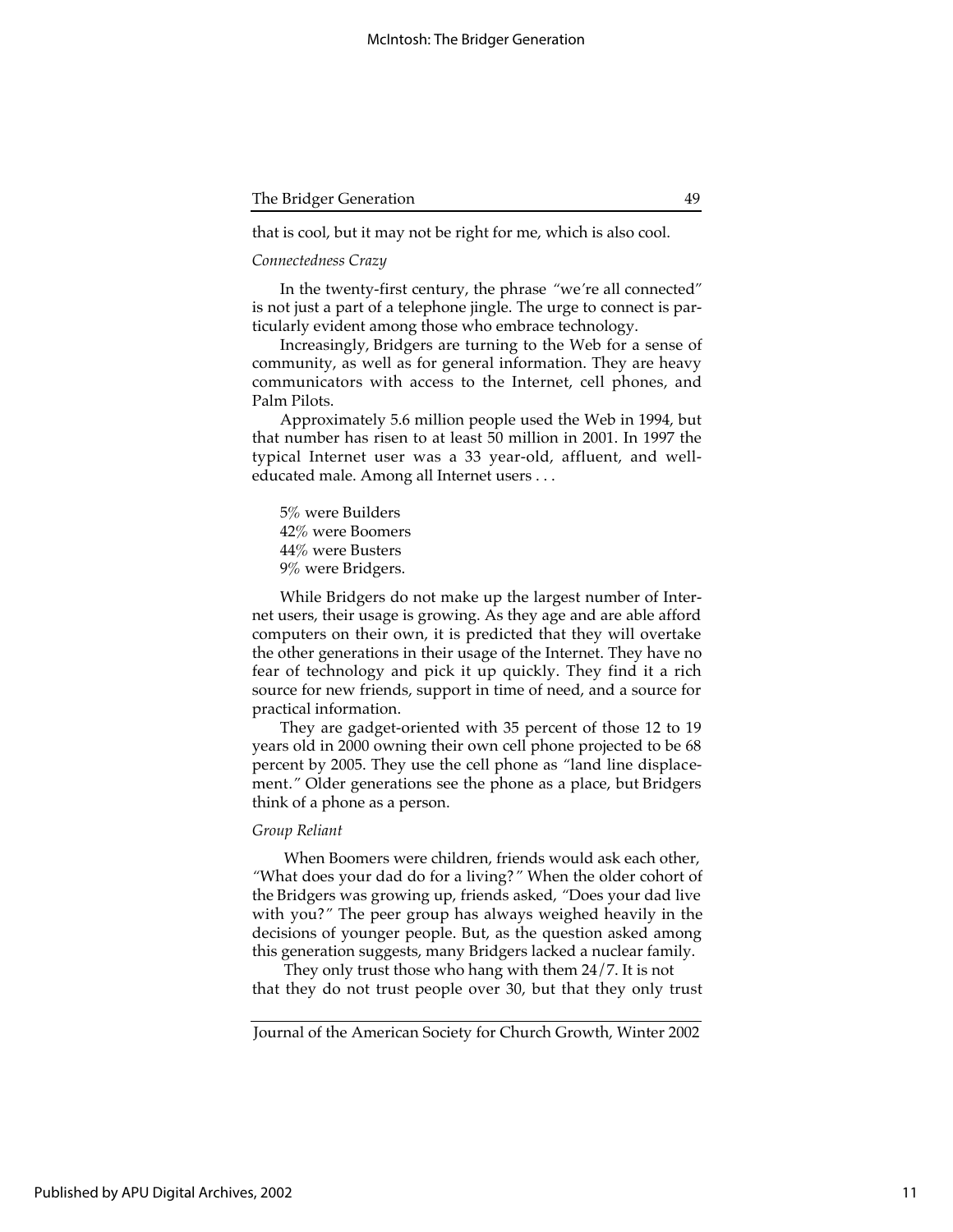those they get to know at a deeper level. They are resigned to the fact that everyone is flawed in some manner, so they tolerate each other*'*s problems, since that is authentic. The group they hang with becomes their guide during this portion of their lives.

Bridgers are the second largest generation in United States history. As such, it is only a matter of time until they begin to push their agenda and values in the adult world. During the coming 15 to 20 years they will begin proposing a new way of thinking in the workplace, homes, and churches of America. By the year 2040 they will begin the process of taking control from the Busters. Church leaders must begin now to understand this newest generation, if they hope to faithfully reach them for Christ in the coming decades.

## *Bridgers and the Church*

If you are not feeling older after reading the last section on the Bridger generation, the following is sure to create that emotion. The oldest of the Bridger generation is just entering college and the following is a characterization of them as developed by the staff at Beloit College in Wisconsin.

> Bridgers have no meaningful recollection of the Reagan Era and probably do not know he was ever shot.

> Bridgers were less than 12 years old when the Soviet Union broke apart and do not remember the Cold War.

> Bridgers think bottle caps have always been screw off and plastic.

> Bridgers are too young to remember the space shuttle blowing up.

Bridgers have never feared a nuclear war.

Bridgers do not understand the expression, *"*You sound like a broken record.*"*

Bridgers have never owned a record player.

Bridgers have never seen a black-and-white television or one with only 13 channels.

Bridgers believe roller-skating has always been inline.

Bridgers have only known Jay Leno as the host of the Tonight Show.

Bridgers never saw Larry Bird or Magic Johnson play basketball.

Bridgers think of the Vietnam War as history similar to the Civil War, WWI, and WWII.

Bridgers have never heard *"*Where*'*s the beef?*"* or *"*I*'*d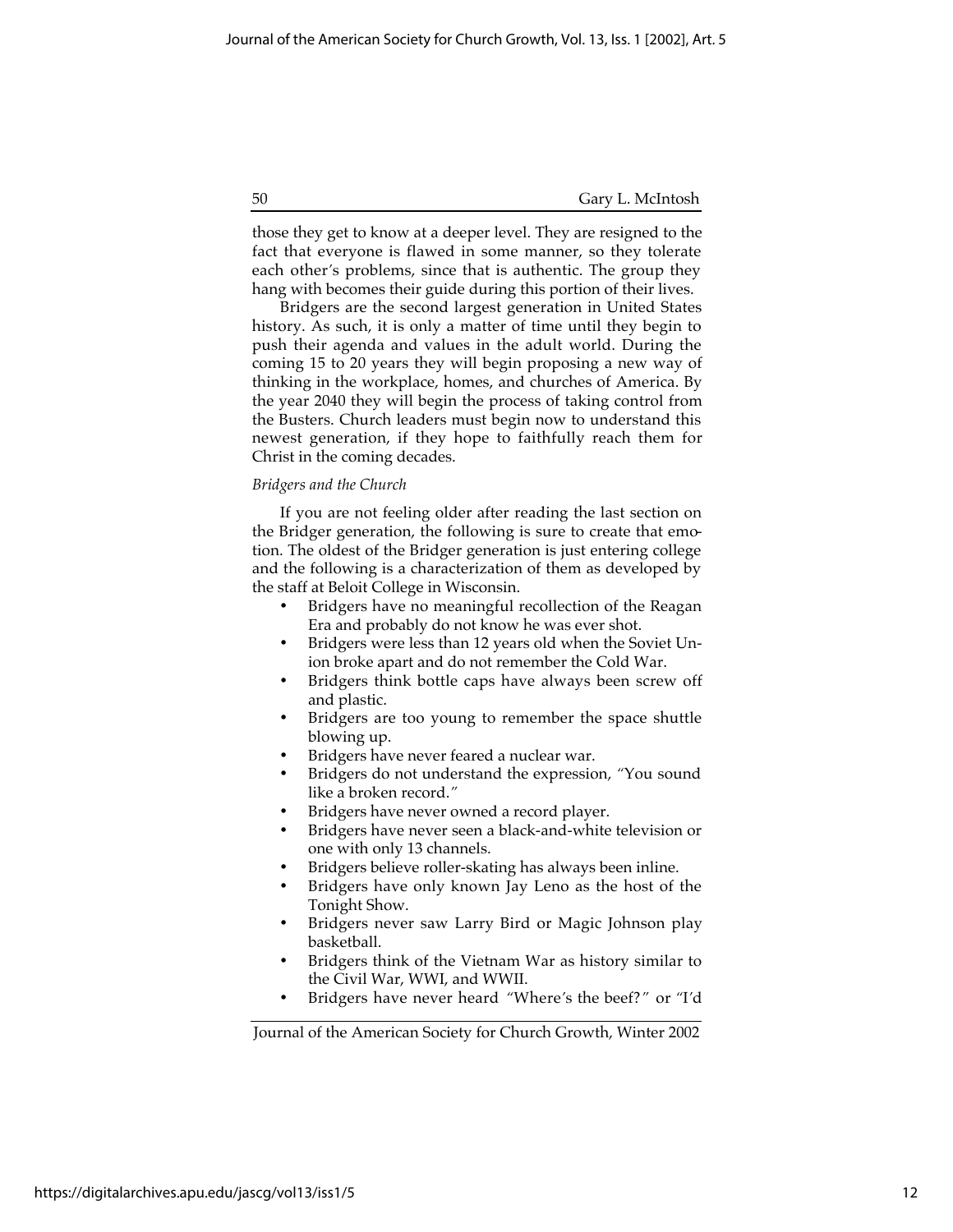walk a mile for a Camel.*"* Or *"*de plane, de plane.*"* Bridgers do not have a clue how to use a typewriter. Bridgers think MTV has always existed. Bridgers do not care who J.R. is or who shot him.

Bridgers have no idea who Mork was or where he came from.

Bridgers do not know Americans were ever held hostage in Iran.

Bridgers have always cooked popcorn in a microwave. Bridgers do not remember Atari, Pong, or Pac Man. Bridgers have always had VCRs, cable, answering machines, and CDs.<sup>11</sup>

## *Two Halves*

Similar to other generations, a nineteen-year generational span creates two halves, or cohorts, in the Bridger generation. Being the oldest half, most research has been conducted on the GenYs. Study of the younger Millennials is just beginning to take place. Thus, most of what we know about this emerging generation is based on the older half. Recognizing that this entire generation is still in their formative years, means that attempts to prescribe ministry for them should be done carefully. Postmodern Bridgers are often seen as hip, aloof, demanding, unreachable, searching and gadget-savvy. They will mature and change in the years to come. However, at this point in the development of Bridgers, church leaders are wise to consider the following.

## *Assist Bridgers To Discover Truth.*

As a spiritual generation, Bridgers are moving from the generic to the specific and looking for a faith that is rooted in doctrine. Phyllis Tickle, who tracks religious publishing trends for *Publisher's Weekly* (www.publishersweekly.com) writes about one Bridger who said, *"*Don*'*t tell me why being a Methodist is better than being a Presbyterian…I*'*m not going to listen to that…but do tell me what it meant originally to be a Methodist. Don*'*t tell me all about spirituality, just tell me what you mean when you say Christian spirituality…and then let me decide for myself what to believe.*"* 12

Churches must help Bridgers discover answers for themselves, rather than simply telling them what to believe. However, Bridgers do need to be taught that truth exists and that challenging other people*'*s viewpoints is okay. In their desire to

Journal of the American Society for Church Growth, Winter 2002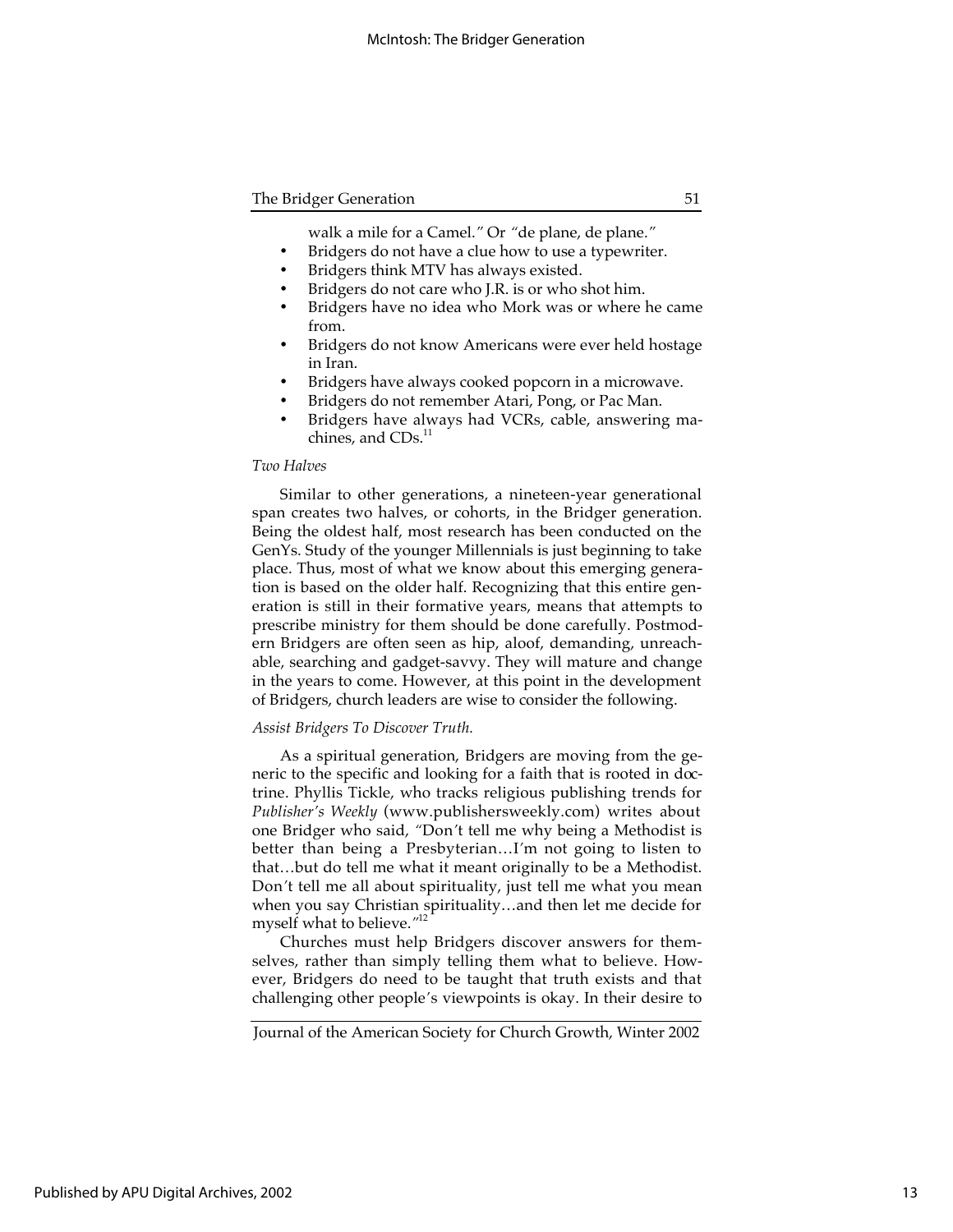accept others, Bridgers are overlooking the truth of God*'*s written Word.

## *Give Bridgers Take Home Value.*

Growing up in a consumer society has created a highly opinionated consumer generation whose habits will shape the United States for most of the twenty-first century. Bridgers are pragmatic, convenience-focused, and value-focused when it comes to spending their money or investing their time. What attracts them to an Internet site, a class, or a meeting is its perceived usefulness. Bridgers look for up-to-date content with good service.

For churches to effectively minister to them, it means developing practical ministries that offer Bridgers immediate take home value. Bridgers must be able to see that a given ministry has immediate impact in their lives.

#### *Let Bridgers See Your Faith.*

Bridgers have faced serious problems in their early years. AIDS, crime, violence, and divorce cast shadows over their formative years. Those who had working parents or single parents had to assume adult responsibilities early in their lives. This has caused many Bridgers to be more confident, competent, and cautious than other generations at the same age. They are creative, ingenious, and self-actualized. And, they do everything their way. Being cautious, they do not accept statements made by churches at face value, but need time to observe church leaders to see if their behavior matches their pronouncements. Wise church leaders will give Bridgers time and space to observe the active faith of church members. Only after seeing the truth lived out in real lives will most Bridgers chose to unite with a community of faith.

## *Disciple Bridgers Holistically.*

Spiritual growth is seen by Bridgers as a multi-layered pilgrimage for one*'*s entire life, rather than a single event or moment in time. Discipling post-modern Bridgers is not about debate, proposition, and linear thought; post-modern discipling is about connection, holism, and dialog.

 Numbers of churches made the mistake of splitting evange lism and discipleship in the second half of the last century. This led to the separation of salvation and maturation; the separation of being a believer and being a follower. Such a division in disci-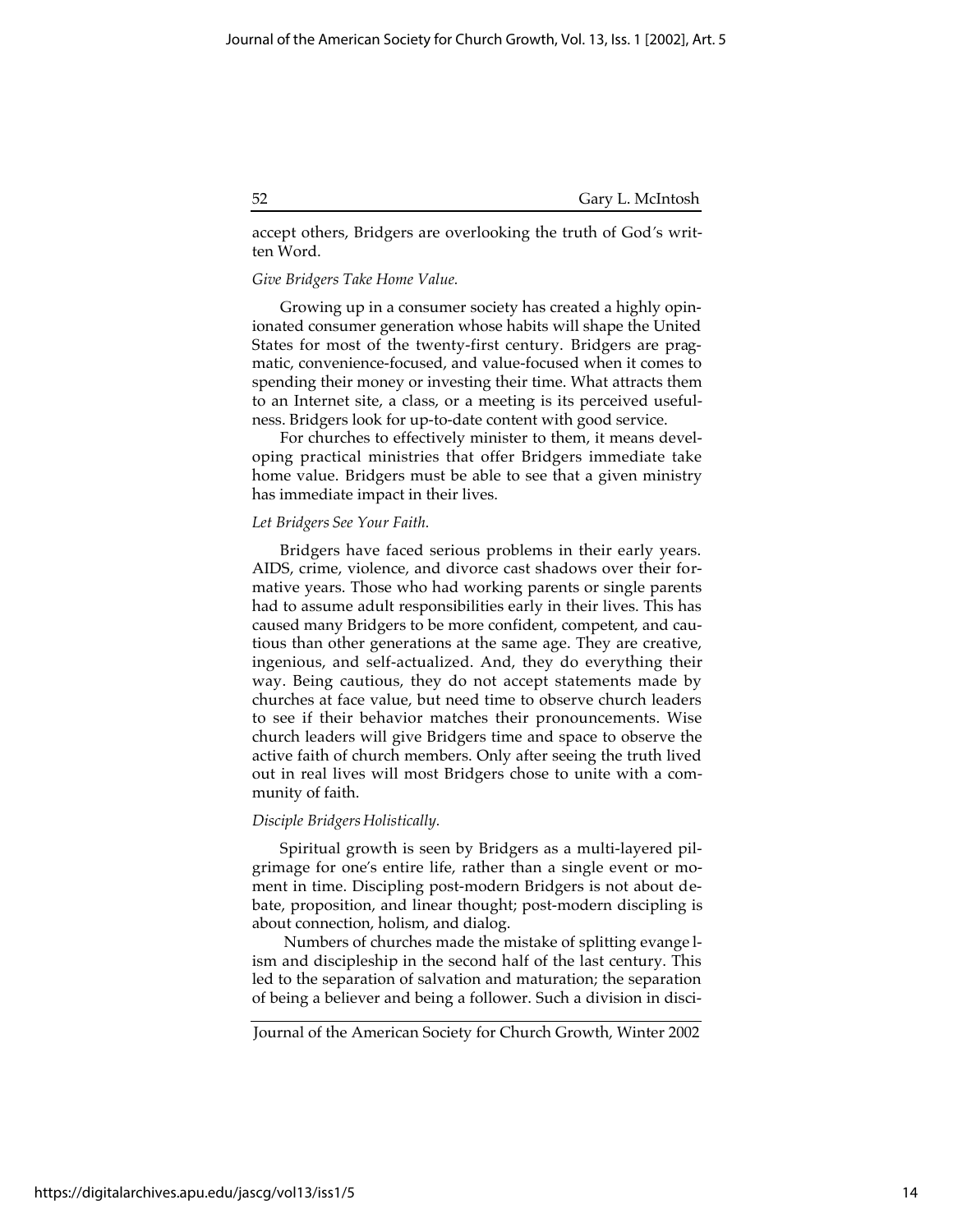pleship was never intended. The Great Commission involves all aspects of salvation, assimilation, and maturation.

Bridgers understand that spirituality involves holistic living. Thus, churches must help them understand that believing in Christ involves following Christ in all areas of their lives. Holistic discipleship means leading Bridgers to be followers of Christ from the beginning.

#### *Involve Bridgers Technologically.*

The generation gap that existed between the Builders and Boomers seems to have disappeared. Forty years ago, parents and kids were arguing over going to Viet Nam, music tastes, and commitment levels. The clash between Builders and Boomers was due in part to the difference in educational attainment.

Today, the similarities are more striking than the differences between parents and children. About one-fourth of Boomers and Busters graduated from college and the same percentage is expected of the Bridger generation, according to the Census Bureau. Entire families now dress in blue jeans, T-shirts, and sneakers. Most Bridgers respect their parent*'*s opinions and think parents are pretty much up-to-date.

The gap today seems to be a technology gap. Bridgers adapt to technology with greater ease than their Boomer and Buster parents and grandparents. However, the lack of technology knowledge among older generations is more of amusing among Bridgers than a problem.

Churches that desire to attract and keep Bridgers must embrace technology as a ministry tool. Computers and cell phones are necessities in the Bridger*'*s world and they assume pastors and churches will use them. They expect churches to use PowerPoint projection and video clips in worship services, as well as classrooms. Bridgers view overhead projectors as old news. Churches that are serious about ministry to Bridgers will make haste to replace overhead projectors with computer projection systems.

## *Show Bridgers Biblical Tolerance.*

If we had to choose one word to describe the Bridger generation, it would be diverse. As the most ethnically diverse generation to come along, they are the first one to seriously question traditional racial and ethnic categories. Many Bridgers are children of mixed races. The largest group are children of black and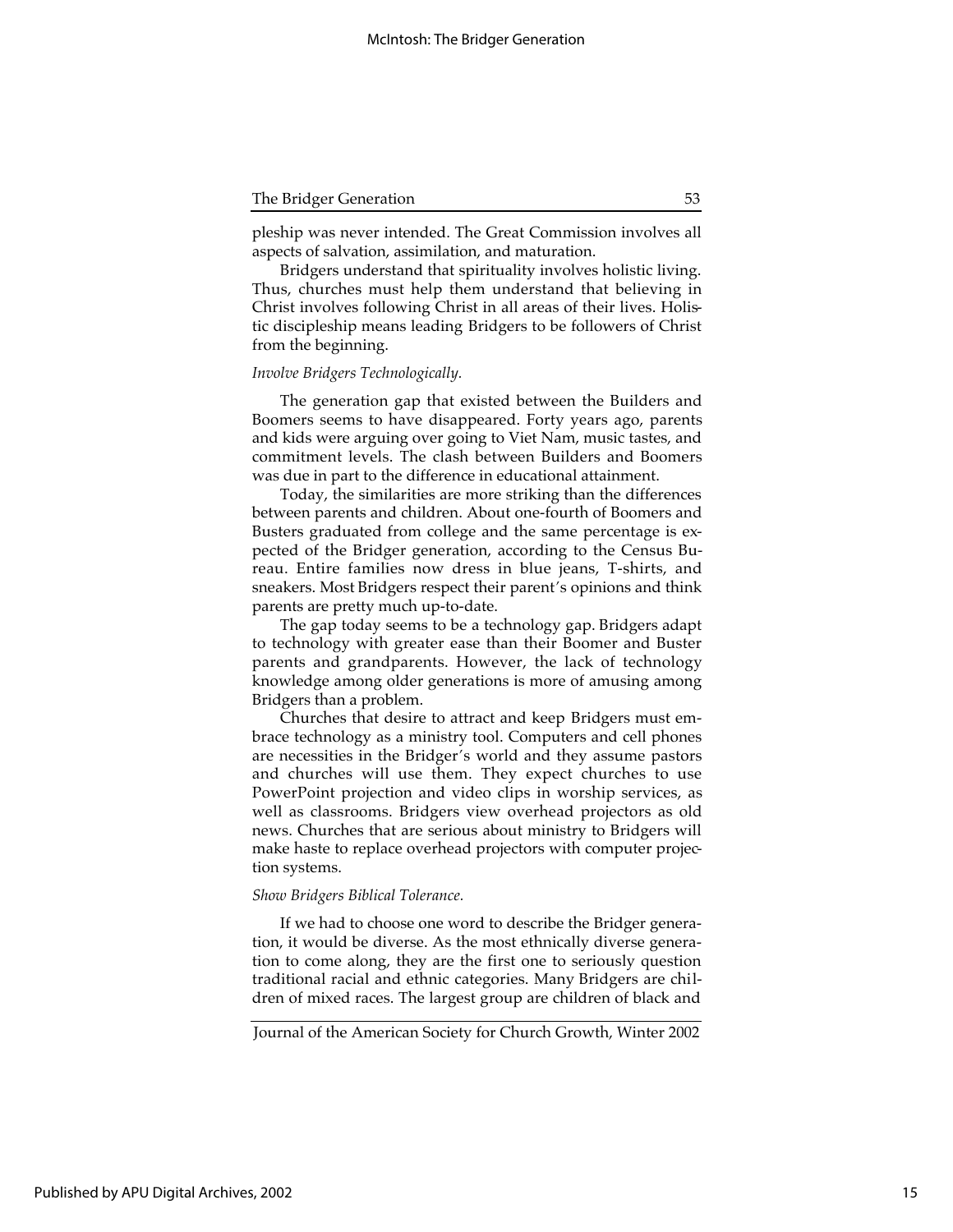white parents, but white and Asian parents are close behind. About one in thirty-five Bridgers are of mixed-race.<sup>13</sup>

Builders and Boomers were born into a segregated society, with school, neighborhoods, and public facilities often separated by race or ethnic heritage. The move toward a more integrated society began with the Busters, but has taken off with the Bridgers. Most of the members of the Bridger generation have friends from different racial and ethnic backgrounds. They appreciate ethnic foods and have heroes, especially in sports, who are of every race. Bridgers of all backgrounds listen to rap, hip hop, country, and Tejano music.

Bridgers expect churches to be racially and ethnically inclusive. While churches have always had good intentions to be multiracial and multiethnic, in practice it has been exceptionally difficult to build such a church. The Bridger generation may be the one in which multi-ethnic churches will become a reality.

However, as might be expected, greater racial and ethnic diversity is also creating a polarization among some members of this generation. Hate groups are increasingly visible, neighborhoods remain segregated for the most part, and racial tension among students is still reported. But, even with this backlash, more Bridgers have first hand experience with integration than any previous generation.

The greater tolerance for diversity in all forms shows up in the Bridgers acceptance of gays in society. One of the common themes of discussion among Bridgers is homosexuality and bisexuality. While churches must hold to biblical moral and ethical standards, they must demonstrate love for the sinner while hating the sin. And, rather than shying away from such topics, churches must begin to address these and similar topics with grace.

#### *Help Bridgers Build Strong Families.*

As the children of divorce, Bridgers are determined to build strong families. Nearly 16 percent of Bridgers grew up with a stepparent. Thus, they will likely take longer before choosing a mate and taking vows of marriage. They desire to be connected to people who are like family to them, which is part of the reason they hunger for the interlinking provided via the Internet, cell phones, and other similar technologies.

Churches have always been strong in promoting marriage and family and this will be an avenue to pursue in reaching

Journal of the American Society for Church Growth, Winter 2002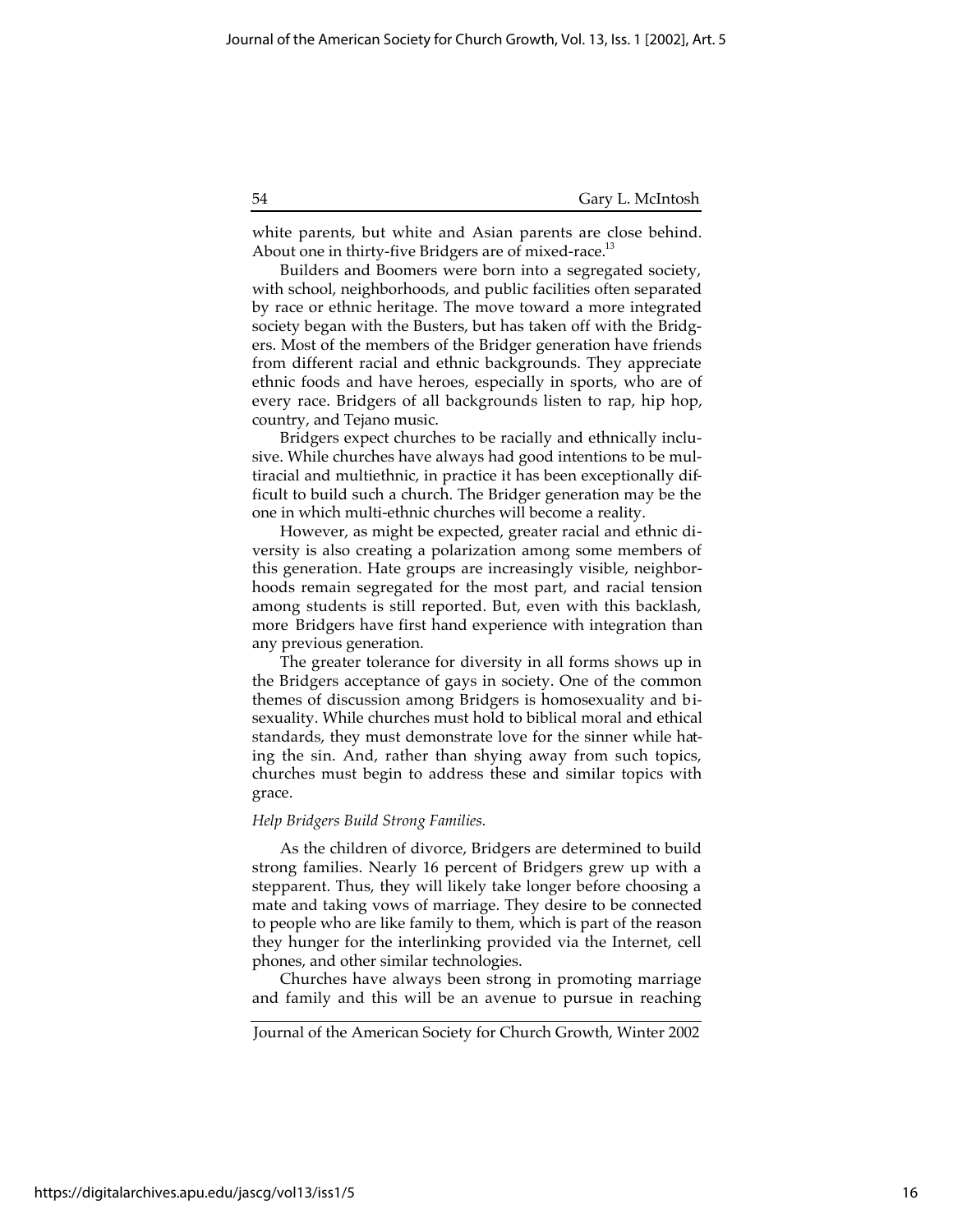Bridgers in the early part of the twenty-first century. In addition churches must help connect Bridgers with real live local Christians. The technology that Bridgers love has a dark side of isolating them from real face-to-face relationship and biblical community. One of the challenges of church ministry will be to incarnate the message of Christian community with technology.

## *Include Bridger Women.*

Bridger women outnumber Bridger men at college and by 2020 half of all graduates of computer science programs are predicted to be women. Most Bridgers, nearly 52 percent, feel that a woman working or serving in a leadership role is okay. This new thinking is a result of the women*'*s movement of the 1970s and 1980s, as well as laws like Title 9 that prohibits sex discrimination in college athletics. Add to that the fact that the United States is home to more than nine million woman-owned companies (38 percent of all U.S. companies), and one can see what Bridgers accept women in leadership.

While Bridger women desire strong families, and wish to be there for their children, they still desire to have their own careers. The continuing design on a career seems to be a direct result of the high divorce rate of their parents and grandparents. Essentially they want a career as a means of protection in case they get divorced too. Churches that tap into the unused potential of Bridger women in appropriate ways will find that Bridgers are attracted to their ministry.

## *Train Bridgers Interactively.*

Observant church leaders have noticed a cultural change in the Bridger generation. The ministries that effectively reached previous generations are not connecting with the tech savvy Bridgers. Churches must learn to design worship and study events that present the Gospel via multiple venues. Worship and study of the scripture must be interactive allowing for those in attendance to collaborate on ideas, insights, and issues.

In an effort to build worship services and study times that Bridgers understand, some churches are experimenting with a new version of the old coffee house approach. Often considered a video café, the difference is that numerous activities are going on at the same time. Bridgers sit around tables talking with their friends while a nearby video projects on a wall or screen. Music from the video or a live band fills the air. Some surf the Internet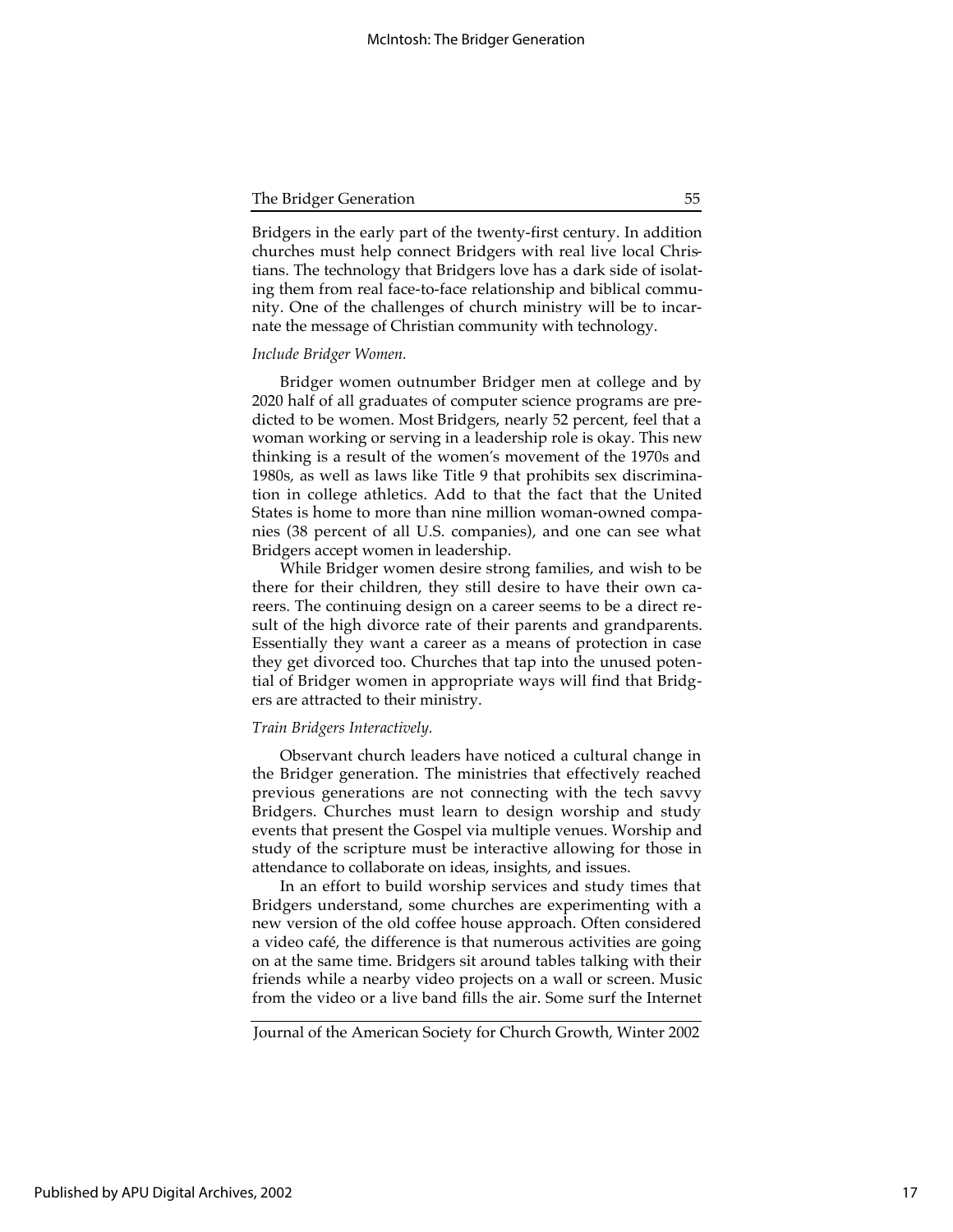or talk on cell phones to friends in distant places, or just across the room. Candles or dim lights create atmosphere. Leaders or mentors sit or walk nearby, available to talk if needed, but not intrusive to conversations on the topic of the day.

Bridgers desire to see faith at work in the lives of their leaders and mentors. As churches begin to understand them and develop new approaches to communicate with them, they are open to respond. Faithful churches in the first years of the twenty-first century will redefine the boundaries of technology and help Bridgers become followers of Christ in an interactive way.

## *Winning Bridgers*

No one who has answered the call to help fulfill the Great Commission can ignore the Bridgers. They are open to the gospel, but, as Ron Hutchcraft, President of Ron Hutchcraft Ministries notes, *"*…the *'*millennial generation,*'* so different from the generation that went before, will largely not respond to the traditional outreach approaches with which we are comfortable.*"* 14

Reaching the Bridger generation with the Gospel of Jesus Christ may be the single greatest challenge facing the church today. According to the research by Dr. Thom S. Rainer, only four percent of them claim to know Jesus Christ as their personal Savior. Depending on whom you read, the consensus is that about 85 percent of those that accept Christ as their personal Savior do so before their twentieth birthday. The Bridgers are the faces of young people. If we do not win them to Christ before they become young adults, they may live the rest of their lives without Him.

The following insights are not the final answer to the dilemma of reaching Bridgers, but they are some ideas that may spark your creativity.

## *Create Lifestyle Settings.*

A primary objective should be to create an environment attractive to Bridgers. For the most part, this means developing a unique atmosphere where Bridgers can experience spiritual growth in a non-traditional setting. Such a setting must enhance social connections and offer multiple interactive activities. It must be safe and appealing so Bridgers will desire to *"*hang*"* with friends there.

As an example, First Church of God in East Central Indiana created a setting called *"*The Living Room.*"* Bridgers who attend

https://digitalarchives.apu.edu/jascg/vol13/iss1/5

Journal of the American Society for Church Growth, Winter 2002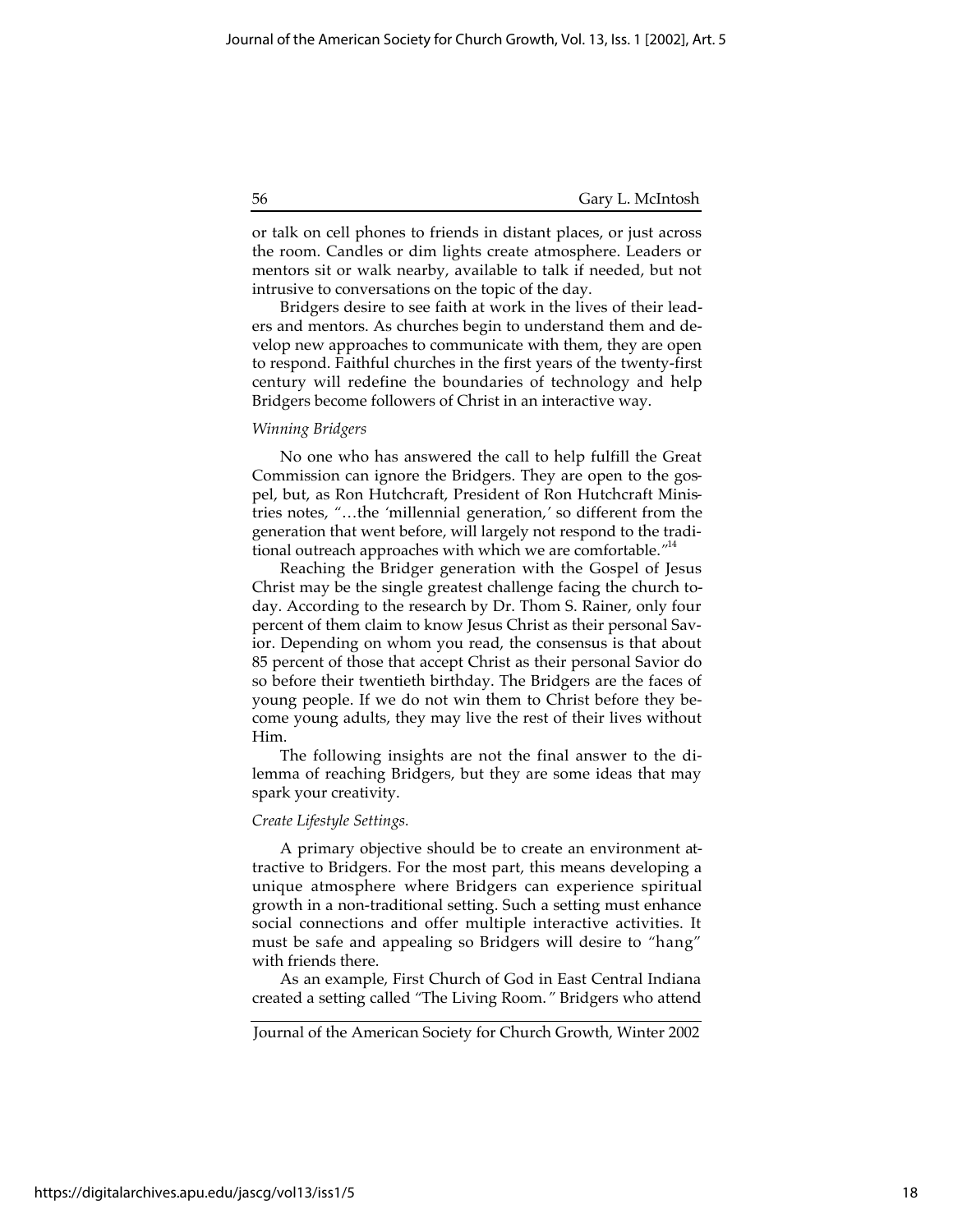find live music, good food, gourmet coffee, and a smoke-free and alcohol free atmosphere. It is a warm and welcoming place where Bridgers can engage mentors and peers. The Living Room is located in a converted second-story space in the heart of downtown Muncie next to Ball State.

Similar approaches are being used successfully by other churches. At College Avenue Baptist Church in San Diego, California dim lights, candles, and an outdoor coffeehouse welcome Bridgers to *"*The Flood.*"* Community Church of Joy in Glendale, Arizona started *"*The Crossing.*"* It is a multidimensional effort with a sports and fitness center, classrooms, lounges, arts and learning center, café, and nightclub. Bridgers who attend The Crossing become involved in drama, media productions, technology, a hot line, crisis counseling, and support groups.

Churches throughout the United States are experimenting with other lifestyle approaches. Suggested names for such meetings range from *"*Graceland*"* to *"*Boogie Bookstore*"* to *"*ChurchWorks Station.*"*

## *Share Compelling Stories.*

Bridgers reject simple formulas and solutions. The simple salvation formulas used in the past, such as the Roman Road, The Four Spiritual Laws, and The Bridge To Life are not as effective as they once were in winning younger people to Christ. Bridgers are not looking for a *"*Bible answer man*"* approach to learning, but prefer an interactive, multi-layered approach whereby they share in the conversation. The key to winning them is to engage them with a compelling true story of faith. We used to call these compelling stories testimonies, i.e., a person with a story to tell, talks to another person who has a story to tell, and shares the story of Jesus in the process. Such a storytelling approach takes more time, as well as good listening skills. But it works by drawing the Bridger into the process by letting them tell their story and then relating the story of Jesus to theirs.

#### *Accept Bridgers into your Community.*

What is out is an institutional approach to ministry. What is in is community. In the modern world of the past century, people became involved in communities of faith (churches) after they gave their lives to Christ. It was expected that a person would first believe, then behave or change their lifestyle, then they could belong to the community of faith. In the postmodern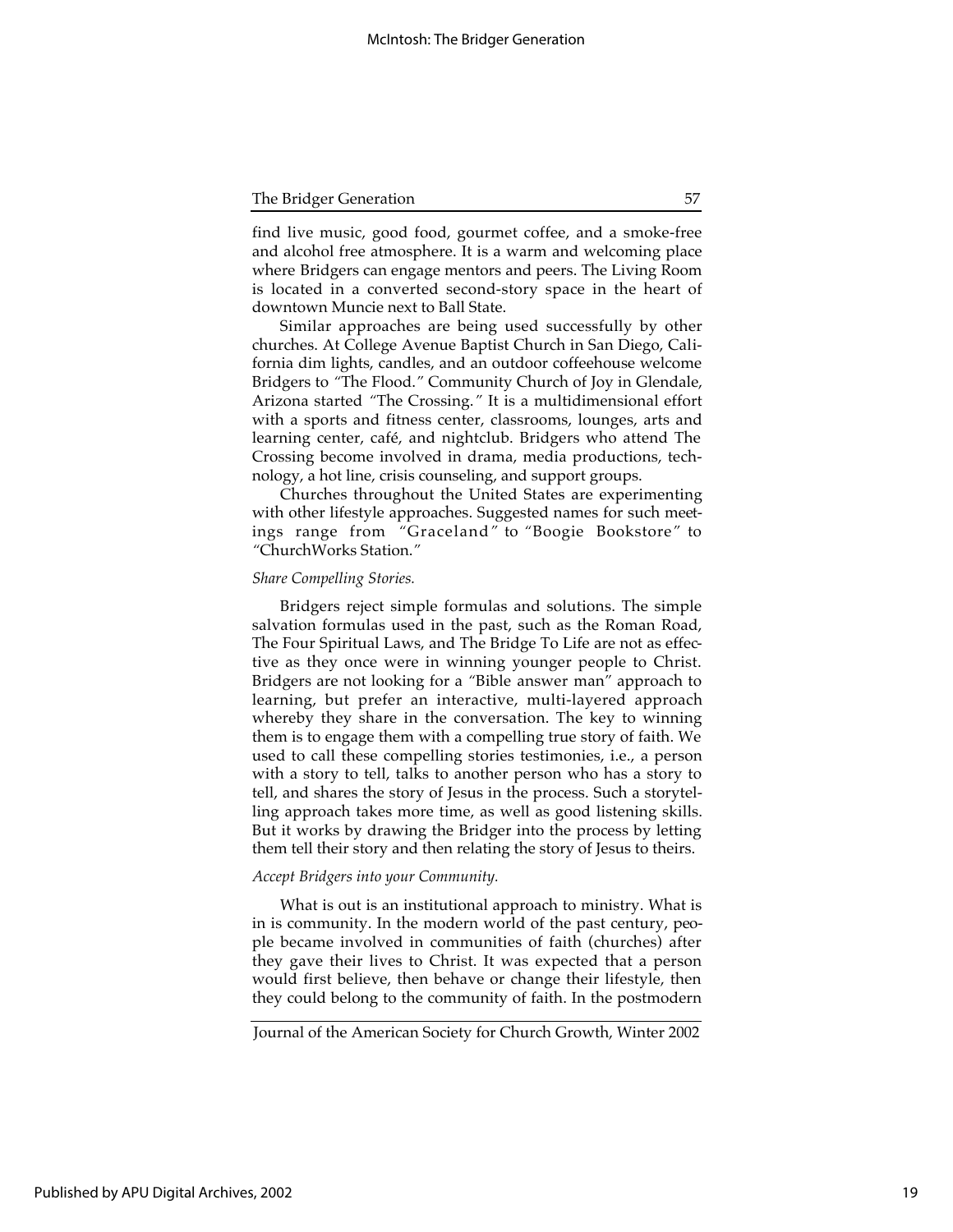world of the twenty-first century, Bridgers want to be involved in community before they give their lives to Christ. The new expectation is that a person will first be accepted into the community of faith whereby they can experience and learn about the Christian faith. Then in the process of belonging come to a point of belief, and finally learn to behave. Of course, each church must reach its own comfort level concerning the participation of pre-believing Bridgers. But whatever the determination by a church, it is crucial that Bridgers feel they are accepted personally, even though we may not accept their sin.

## *Practice Intrigue.*

Bridgers want to feel like they are ahead of the crowd, decoding something that no one knows about yet. Blatant and obvious means nothing to them. They are intrigued by the new and cutting edge. For example, in teaching try using intrigue by telling a Bible story and leaving the ending open. Then let Bridgers write their own ending in small discussion groups. After they have had an opportunity to share their endings, then tell the rest of the story by bringing back in the biblical ending. Allow questioning and do not expect passive acceptance. Bridgers are more likely to question authority. They desire to take active roles in designing their own learning events. Ministries that successfully reach Bridgers will welcome questioning and encourage participation.

## *Become Part of Their Headset.*

Churches should be involved in establishing relationships with Bridgers even if they are not ready to accept Christ or attend church. Whether Bridgers become regular churchgoers is anyone*'*s guess. But churches need to close the gap by becoming part of Bridger*'*s headset.

The problem is figuring out how to get in on the conversation. While the Web is one way to communicate with Bridgers, the best way remains word of mouth. As an enthusiastic Bridger shares with another Bridger their excitement about Christ and the church, unchurched Bridgers will listen. Personal witness by Bridgers who are committed Christian is key.

Bridgers believe technology is cool. Another way to tap into their headset is to take a cue from the business world and call on Bridgers to help build church web sites, run computer projection equipment, create videos, develop CDs for teaching and educa-

Journal of the American Society for Church Growth, Winter 2002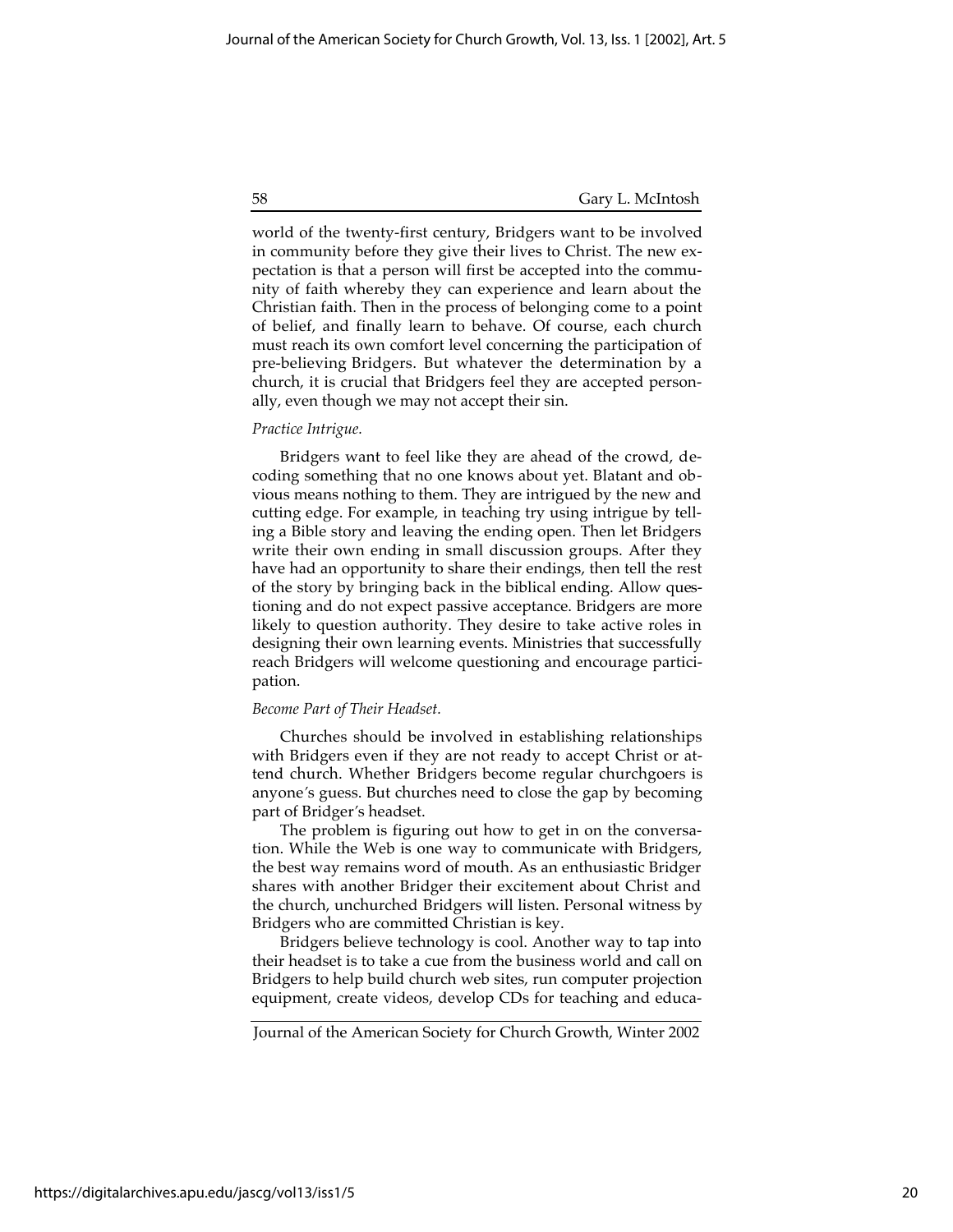## tion, etc.

#### *Use Online Games and Contests.*

If the 1970s were the *"*M E*"* decade, the 2000s will be the *"*Linked*"* decade. Bridgers are increasingly turning to the Web for a sense of community and commerce. They use the Internet to socialize and search, to shop and sell. To attract their attention, churches should build a Web site that delivers something special.

One way to set your church apart is to develop an interesting Web site. Web sites that use online games and contests are likely to capture the short attention spans of Bridgers. The *"*click rate*"* for Bridgers 12-17 years old is 0.19%, i.e., they do not stay at a site very long. Thus, it takes something unique on a site to get them to stay long enough to read it. They respond best to web sites that offer something for free or practical information.

## *Use the Radio.*

Direct mail proved to be an effective way to reach Boomers. However, Bridgers suggest that the best way to reach them is through radio and cable TV. About 95 percent of Bridgers listen to the radio, averaging more than ten hours per week. Bridgers love music and the radio allows them to be highly selective in the style of music they listen to.

Radio allows a targeted approach for reaching different segments of the Bridger generation. Segments can easily be selected according to ethnic, gender, and geographical characteristics. Radio goes with Bridgers where every they venture. It is with them at home, in their cars, actually wherever they go.

### *Hang Out 24/7.*

One thing Bridgers desire is hanging out 24/7. Why do they want this? They desire to see other Christians internalize truth rather than exegete it. Careful interpretation of the Bible is important, but results start with relationships.

The Key is to *"*hang, hang, hang*"* by providing lots of ways to interact and participate together. Those who have successfully reached Bridgers spend as much informal time with them as possible. Pastoral staff that is hired to ministry directly with Bridgers should be encouraged to spend lots of casual time with them.

What is not accepted by the Bridger generation is the simple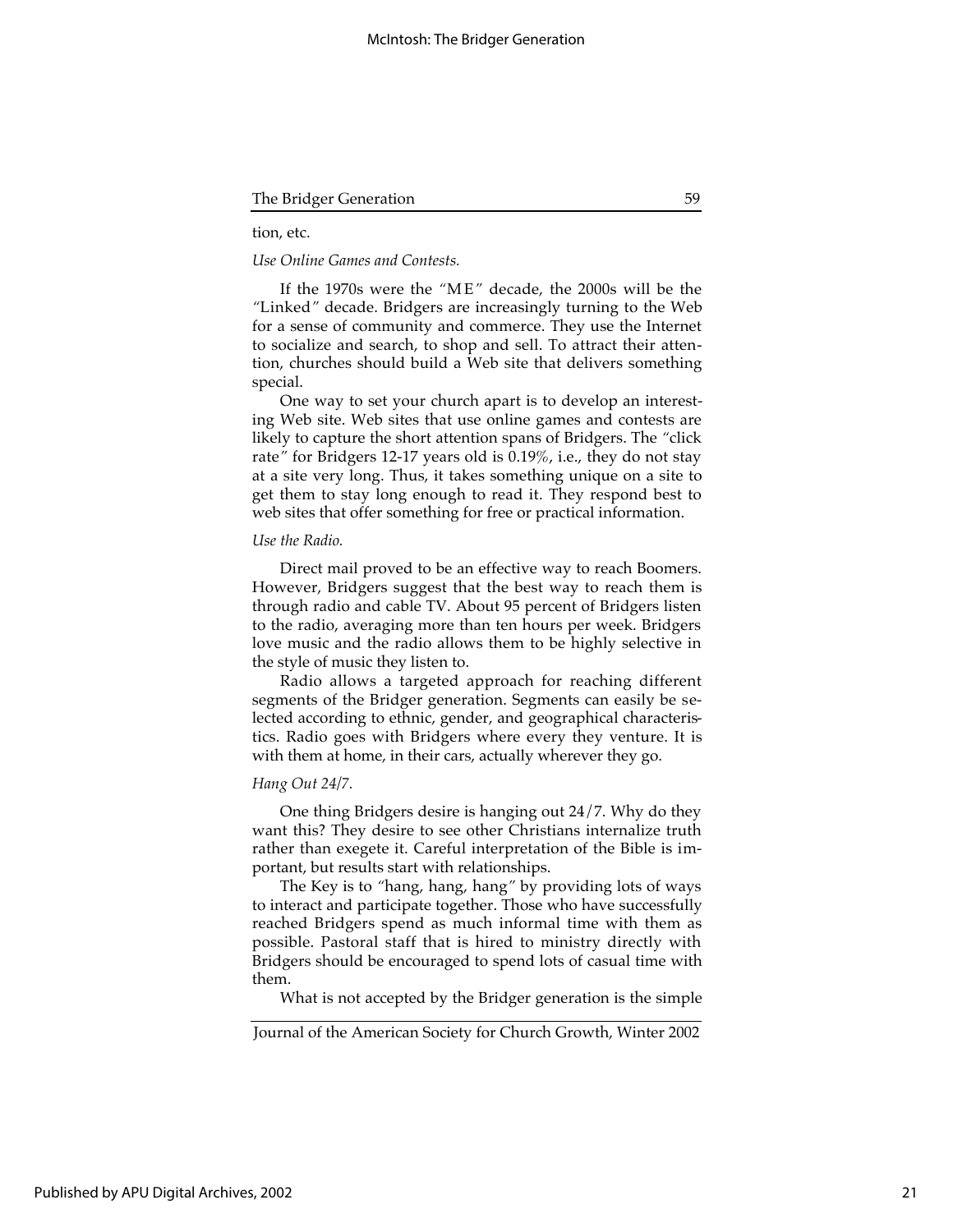dispensing of answers apart from the living incarnation of truth in real life. *"*If its real, it must be true*"* is one way Bridgers seem to perceive life.

## *Become Their Mentors.*

A caring adult easily influences Bridgers. Studies made of youth from troubled homes who later made good in life have found that in almost all cases a caring adult figure was present as a constant in that kid*'*s life. Divorce care workshops; discussion groups; counseling programs; retreats; and support groups for children of alcoholics, children from abusive homes, and children living in blended families, all facilitated by a loving adult, will reach the hearts of many Bridgers. What is out is Bible study leaders. What is in is parent-like mentors. The key is to understand that they are not looking for mentors out of weakness but from a sense of loss and hope for the future.

## *Build on Adrenaline.*

Going to extremes is one way to characterize Bridgers. The five fastest growing sports in the United State as of June 2001 were in order: Wakeboarding, snowmobiling, artificial wall climbing, surfing, and paintball. The sports that are declining slightly are stationary cycling, archery, baseball, racquetball, and beach volleyball (Source: American Sports Data, Inc.). Churches that are serious about reaching Bridgers should consider developing events and activities built around these growing sports.

## *Be Honest and Open.*

Stick to your core identity. Do not try to be something you are not. Bridgers are astute enough to see through a church, or church leaders, that do not honestly believe what they are saying. Pastors, and other leaders, should be themselves and speak directly from their own life experience. One*'*s own personal story of faith is the most powerful message to be delivered to this generation. Being authentic about one*'*s struggles, doubts, and confusion regarding spirituality will get attention and respect.

## *Engage Their Senses.*

Technology fosters activity. Churches that successfully reach Bridgers use interactive approaches rather than passive ones. What is out is delivering truth only through proposition. What is in is delivering truth through all the senses.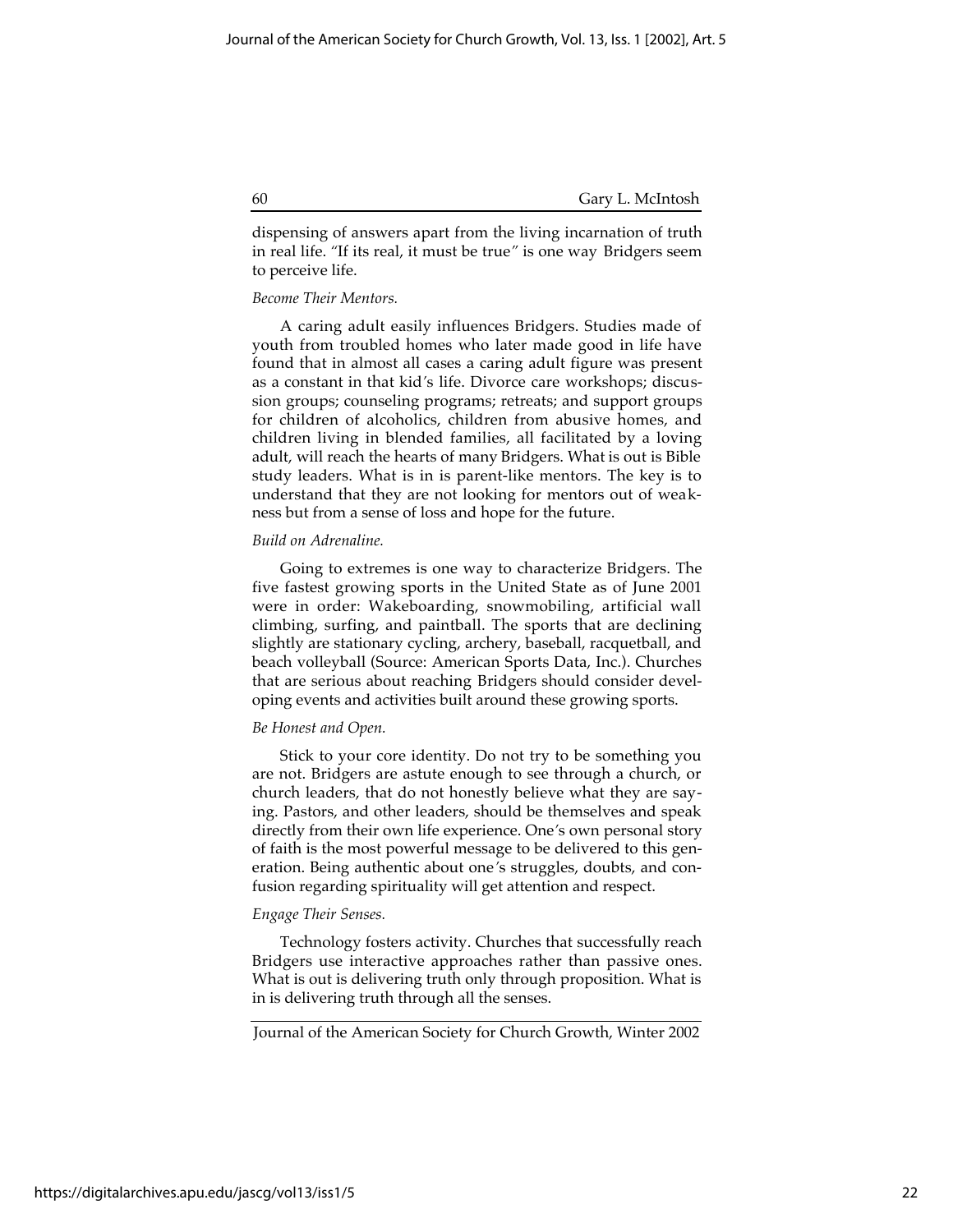| The Bridger Generation |  |
|------------------------|--|
|------------------------|--|

Do not expect Bridgers to respond to typical brochures, newsletters, or sermons. The key is to use art, music, poetry, media, the Internet, drama, and lots-n-lots of stories. Visuals, audio clips, sound bites and other learning aids are an important means of reaching Bridgers.

The Bridger generation may be the greatest challenge for the church in the twenty-first century. But, they also may be the greatest opportunity. Bridgers will influence society well into the second half of the new millennium—to at least 2070. As we grow in our understanding of them, and find new ways of reaching them for Jesus Christ.

We will not hide these truths from our children, But will tell the next generation about the glorious deed of the LORD. We will tell of his power and the mighty miracles he did. —PSALM 78:4 New Living Translation

#### Writer

McIntosh, Gary L. Address: Talbot School of Theology, 13800 Biola Ave., La Mirada, CA 90639. Title: Professor of Christian Ministry and Leadership. Dr. Gary L. McIntosh is a graduate of Colorado Christian University (1970), Western Conservative Baptist Seminary (1975), and Fuller Theological Seminary (1982). His experience includes 15 years of pastoral ministry, three years as Vice President of the Institute for American Church Growth, and 16 years as a seminary professor. This article is excerpted from his newest book, *One Church, Four Generations* which will be released by Baker Books in April 2002.

## **NOTES**

1. The term Bridgers is adapted from a book by Thom S. Rainer, *The Bridger Generation* (Nashville, Broadman & Holman, 1997).

2. Some demographers define the Bridger Generation as those born between 1977 and 1994. The reason is that another baby boom occurred during those years. It was similar to that of the Boomer Generation when births topped the charts in 1946 at 3,289,000 and grew each year until they peaked in 1964 at 4,027,000. Between 1965 and 1976, annual births dropped from 3,760,000 to 3,168,000. This drop in total births be-